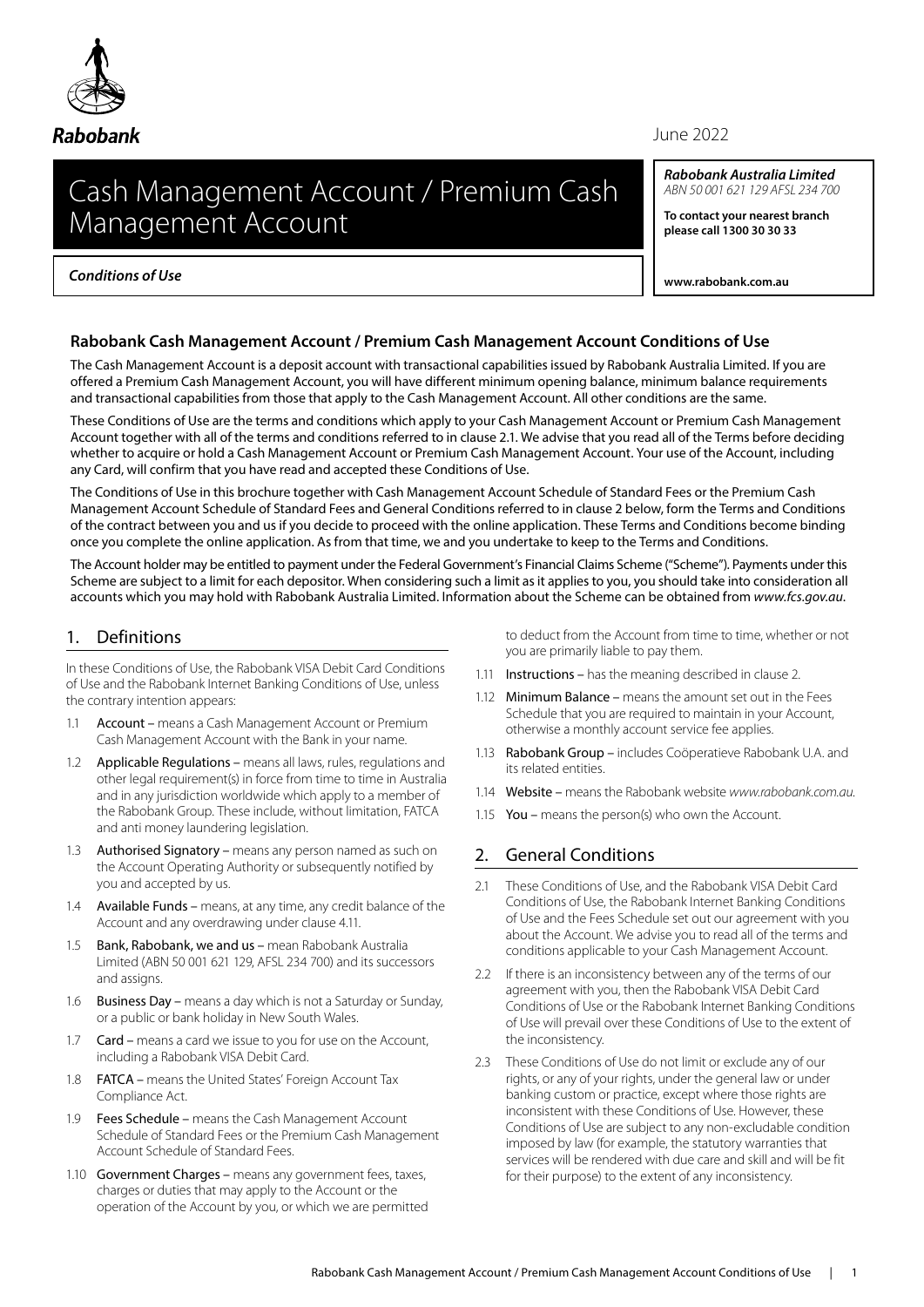- 2.4 You agree to be responsible for the operation of the account and conduct of Authorised Signatories, including all transactions made and any debts they might incur. If you wish to revoke their authority to operate on the Account, you must tell us in writing.
- 2.5 If a transaction or instruction from you or us falls outside business hours, after processing times on a day that does not exist, or on a non-Business Day, we may process the transaction or instruction on the preceding or following Business Day. Please refer to our website for processing cut-off times.
- 2.6 If our agreement with you about the Account says something will or must be done (including making a payment) on or by a particular day and that day is not a Business Day, that thing will or must be done on or by the next Business Day.
- 2.7 A monthly account service fee applies to the Account. This fee is set out in the Fees Schedule. We will waive the monthly account service fee if the Minimum Balance is maintained.
- 2.8 The minimum opening deposit for a Cash Management Account is \$20,000. The minimum opening deposit for a Premium Cash Management Account is \$100,000.
- 2.9 The Applicant and the Account Owner must be at least 18 years old.
- 2.10 Rabobank may decline to accept anyone as a Rabobank customer.

#### 3. Accounts in Two or More Names

- 3.1 If the Account is owned by two or more people:
	- These Conditions of Use bind each of you separately as well as together;
	- Each of you individually may, subject to clause 3.2, give us instructions on any matter relating to the Account other than to close the Account;
	- We may pay any credit balance of the Account to any of you;
	- We may deliver to any of you any documents, deeds or items which we hold;
	- Where one owner dies, the survivor(s) will own the Account; and
	- You are jointly and severally liable for all debts incurred on the Account.
- 3.2 You must advise Rabobank in writing how the Account is to be operated and instructions may be varied in writing. Either of you may ask us to change the account authority so that you both have to approve withdrawals.

# 4. Operating Your Account

- 4.1 You must conduct the Account in accordance with these Conditions of Use.
- 4.2 Proceeds of cheques are not available until cleared. Clearance usually takes 5 Business Days.
- 4.3 We may require you to satisfy us as to your identity. We may refuse to act on any instructions which we consider may be invalid or if we consider there is a dispute between any of the Account Owners or Authorised Signatories. We may, at our discretion, act on telephone, e-mail or facsimile instructions apparently sent by you, unless you notify us, that any cheque or cheque book has been lost, stolen or misused.
- 4.4 We may refuse to authorise a transaction if we believe it is reasonably necessary for security purposes, we suspect fraudulent use of or access to your Account, you fail to comply with the requirements of these Conditions of Use or we consider it reasonably necessary for compliance with anti-money

laundering obligations. You agree that we will not be liable to you or anyone else for any loss or damage that you or anyone else suffer as a result of our refusal to authorise any transaction, where we have the right to so refuse.

- 4.5 We may monitor and/or record telephone conversations for verification purposes.
- 4.6 We are not liable to you for any loss, cost or damage you suffer arising from any act, event or circumstance which is beyond our reasonable control, or which does not involve negligence or fraud on our part.
- 4.7 If we give you access to any funds prior to them being cleared, and the funds are not subsequently cleared for any reason, we will debit the Account with the amount of those funds e.g. cheques.
- 4.8 You may make payments to the Account by direct debit or in any other manner acceptable to us. Payments will only be credited to the Account upon actual receipt by us of the funds in Sydney.
- 4.9 We may, at our discretion, process a payment in excess of the Available Funds. If we do so, you must pay debit interest on any amount in excess of the Available Funds as set out in clause 7.2 and the Fees Schedule, and fees may also be payable.
- 4.10 Rabobank will not be responsible to the Account Owner(s) for any loss that you suffer as the result of any delay or loss in transit of any message, letter or document, or the delay, mutilation, omission or other error in the transmission of any facsimile, email, telex or other transmitted message or any error in translation or interpretation of technical terms or arising from any ambiguity in instructions from the Account Owner(s), Authorised Signatory(ies) or an Intermediary or in connection with any reliance placed by Rabobank in good faith on such messages or as a result of such message not having been properly authorised by the person by whom it is purported to have been sent.

# 5. Methods of Serving a Notice

In addition to effecting service as permitted by law, any statement, demand, notice or communication to you may be validly served by being delivered or sent to the email address nominated by the Account Owner(s) during the online application.

All written notices to us must be sent to our registered office address on the Account Application form or as subsequently notified to you.

Subject to any other specific provision, service pursuant to this clause is taken to be effected:

- (a) where sent by post, upon the earliest of actual receipt, the day when the addressee would have received the item in the ordinary course of post, or 10 days after posting;
- (b) where sent by facsimile, the time when the machine from which it was sent indicates that it was sent successfully; or
- (c) where e-mailed, when it enters your email information system of your internet service provider or the host of your email address.

Even if we normally provide electronic notices or statements, Rabobank reserves the right to send paper ones instead to your nominated postal address (e.g. if for any reason we are not able to provide them electronically or we cancel your election to receive statements or notices electronically because we are unable to deliver emails to your nominated email address).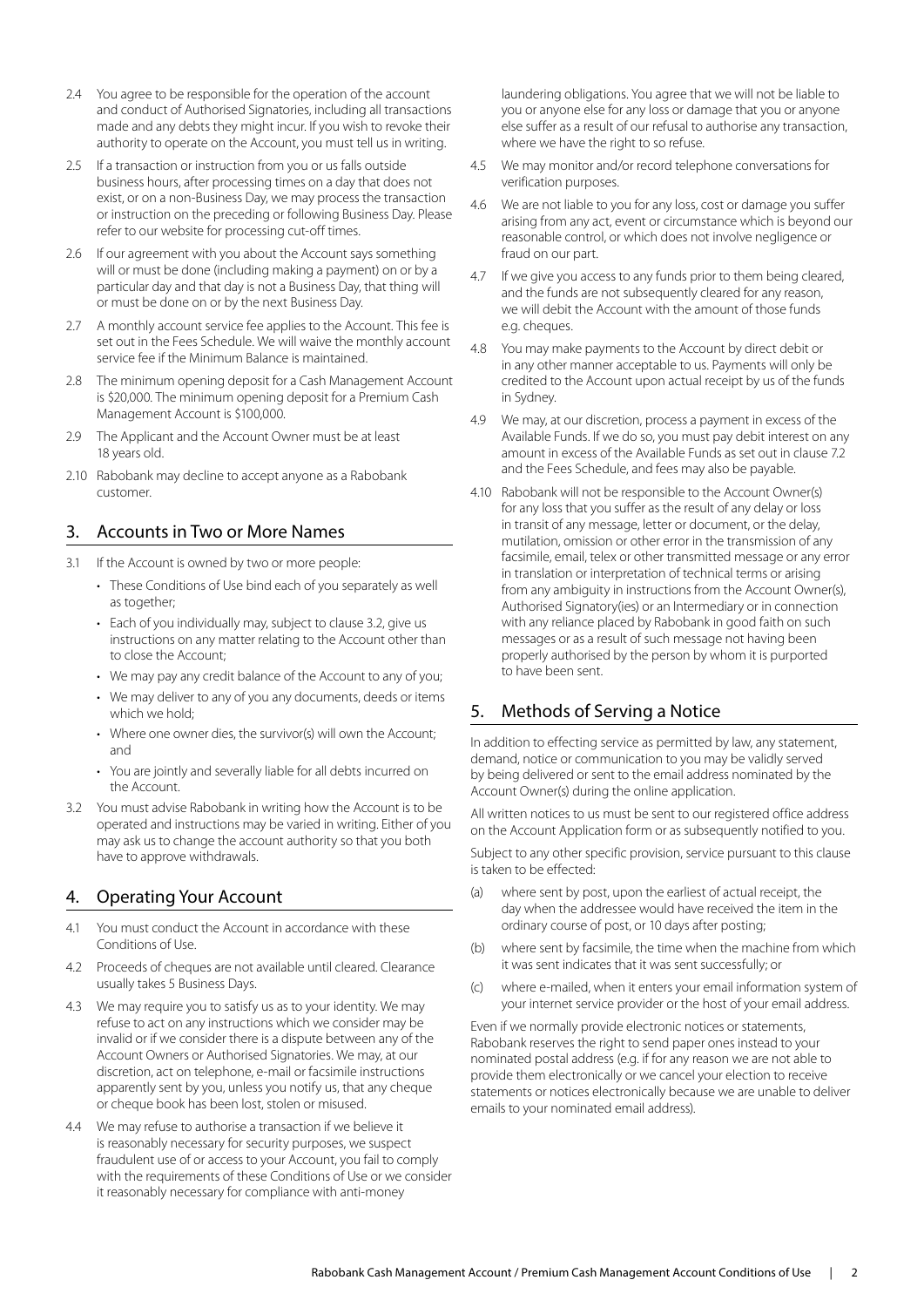#### 6. Statements

- 6.1 We will provide you account statements monthly. You may request an account statement at any time including at a greater frequency, as long as you pay any charges we may impose for this service.
- 6.2 You must check your account statement and let us know immediately if you want to question an entry shown on it.
- 6.3 We will not provide you with a statement if it has been agreed that some other method will be used to record the transactions or a statement need not be provided, or no amount has been debited or credited to the Account during the statement period (other than debits for government charges, or duties, on receipts or withdrawals), or we are unable, after taking reasonable steps to locate you.

#### 7. Interest

- 7.1 We will pay a variable rate of interest on any credit funds held in the account. Our rates vary, sometimes daily. They are based on the prevailing bank bill swap rates. The current credit interest rates, and also past rates and ranges of rates, are available on request from client services, by telephoning 1800 025 484 or on our website at www.rabobank.com.au. Different credit rates of interest may apply, depending on the amount of credit funds, and whether your Account is a Cash Management Account or a Cash Management Account (Premium). Interest is calculated daily by applying the applicable daily interest rate to the relevant portion of the credit balance of the Account at the end of each day. The daily interest rate is the relevant interest rate divided by 365. The sum of all such amounts for the relevant period is credited to the Account monthly in arrears on the last day of each month and on closure of the Account. Interest is accrued from the first date on which the Account has a credit balance or the date of the last interest payment, up to but not including the date of the next interest payment, withdrawal of all the credit funds or closure of the Account.
- 7.2 You must not overdraw the account. If however the debit balance exceeds the Available Funds, interest on overdrawings is calculated daily by applying the daily debit interest rate to the debit balance of the Account at the end of each day. The daily debit interest rate is the Variable Rate applicable for that day, plus a fixed margin which is set out in the Fees Schedule, divided by 365. The sum of all such amounts for the relevant period is debited to the Account monthly in arrears on the last day of each month and immediately before closure of the Account. The current Variable Rate is available on request from client services, by telephoning 1800 025 484 or on our website at www.rabobank.com.au.

### 8. Cheque Facility

If we agree to open a cheque facility in respect of the Account, this clause will apply.

- 8.1 You may only write cheques on the forms we supply.
- 8.2 We may, at our discretion, dishonour any cheques presented for payment in excess of the Available Funds, or which are postdated or stale.
- 8.3 You may request payment to be stopped on any cheque not yet cleared, as long as you pay any charges we impose for this service. Further information on our requirements for stopping a cheque is contained in clause 10.1.
- 8.4 If either you or we:
	- close the Account, or
	- cancel the cheque facility,

we will dishonour any cheque presented later, unless you make other arrangements with us. At this time, you must also return to us any remaining cheque forms.

- 8.5 Our right to take action to recover any moneys you owe us will not be prejudiced by any decision we make to meet payment on any cheque.
- 8.6 You must safeguard your cheques.
- 8.7 You may also nominate Authorised Signatories to sign any cheque issued on the Account. Legal requirements of the cheque book personalisation are the responsibility of the Account Owner(s).
- 8.8 If any cheque or cheque book is lost, stolen or misused, you must notify us as soon as possible by calling 1800 025 484.
- 8.9 If you delay unreasonably in advising us that a cheque or cheque book is lost, stolen or misused, other people might be able to withdraw money from the Account without your permission.
- 8.10 Crossing a cheque and adding the words "Not Negotiable" or "Account Payee Only" will add some protection against theft or fraud, as will deleting the words "or Bearer". For further information, please contact us.
- 8.11 You should always ensure that there are no unnecessary spaces between numerals or words written on a cheque, and that you always complete it fully before you sign it.

### 9. Other Payment Facilities

9.1 Automated Periodical Direct Debit

You may authorise another person (direct debit user) to debit the Account for payment of services. The direct debit user must, if required, provide us with documentation satisfactory to us of your authorisation.

9.2 Automated Periodical Payment

You may authorise us to make regular automatic payments from the Account to another person. Your authorisation to us must be in writing and set out details of the Account, amount to be paid, dates of payment and payee.

### 10. Stopping Payments

10.1 A Cheque

If the Account has a cheque facility, you can cancel or stop payment on a cheque before it is cleared. To do so, contact us on 1800 025 484, and provide your name, account number and the following details of the cheque:

- cheque number
- amount of the cheque
- name of the payee
- date of the cheque

Alternatively, you may deliver a written request, or send a facsimile, to any branch setting out the above details of the cheque.

You can cancel a stop payment request. You must do so in writing, giving the above details of the cheque.

We charge a fee for stopping payment on a cheque. This fee is set out in the Fees Schedule.

10.2 A Direct Debit

If you have authorised a direct debit user to debit the Account and you want to stop this arrangement, you may contact either the direct debit user or us. Provided that you give us full written details of the direct debit arrangement, including the name of the direct debit user, and, if applicable, the due date and amount, we will promptly process your request. If you contact us, we also suggest that you contact the direct debit user and notify them of your action.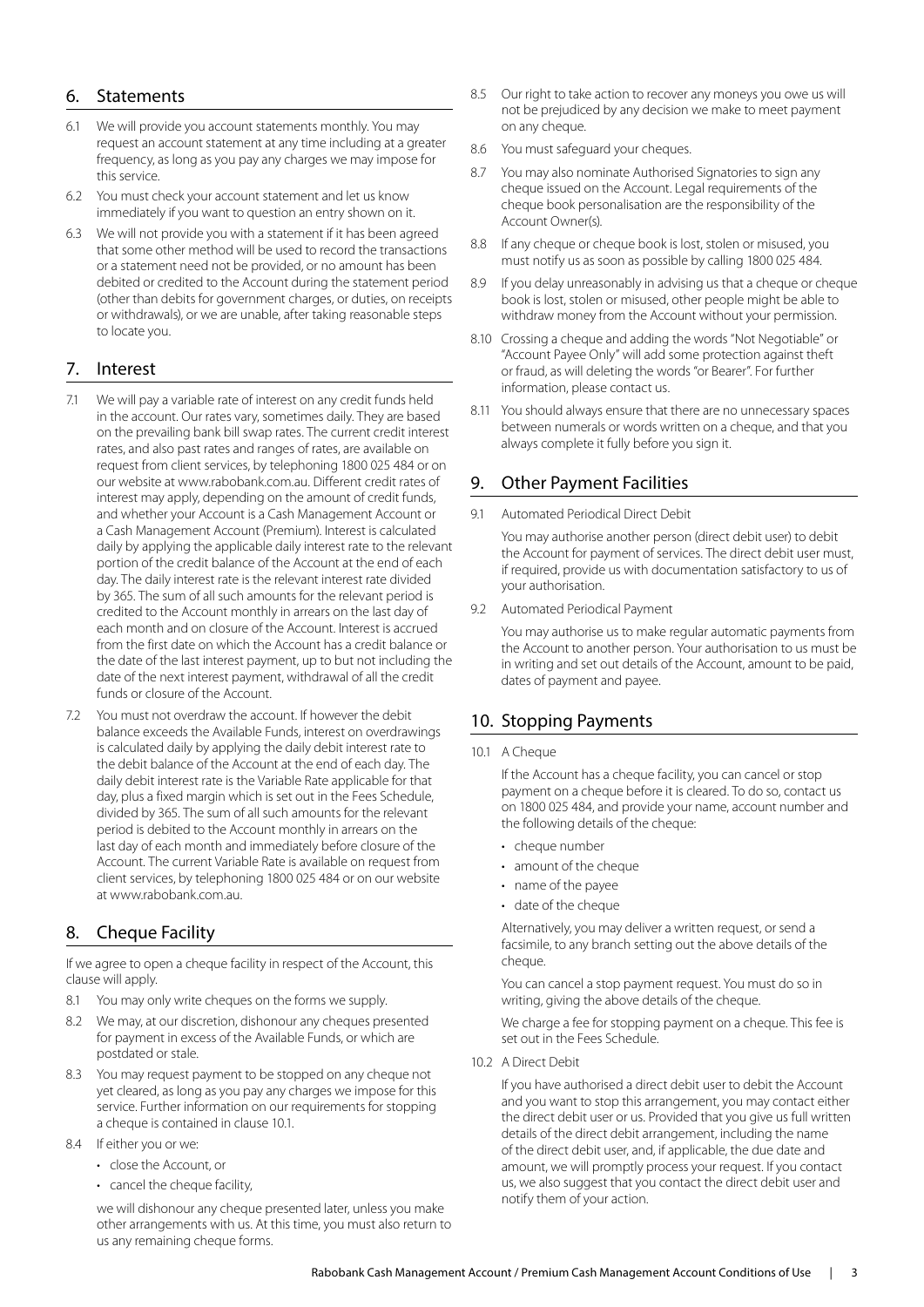10.3 An Automated Periodical Payment

If you have authorised us to make regular automatic payments from the Account and you want to stop these payments, you must provide written instructions to us at least 3 Business Days before the next payment is scheduled to be made. We will need full details of the Account and of the payment (amount, when next due, payee).

#### 11. Rabobank VISA Debit Card

- 11.1 If we issue a Rabobank VISA Debit Card to you for use on the Account, this clause 11 applies together with the Rabobank VISA Debit Card Conditions of Use which we issue to you at the time we send you your Rabobank VISA Debit Card.
- 11.2 Use of the Rabobank VISA Debit Card can, in some cases, involve a short term deferral of a debt. This may result in the Account being overdrawn for a period, which period must not exceed 62 days.
- 11.3 If we accept your request to issue a subsidiary card to an Authorised Signatory, you will be responsible for the use of that Card by the Authorised Signatory, including for debts incurred by using it on your Account, as if it were your Card. You should provide any such Authorised Signatory with a copy of the Visa Debit Card – Conditions of Use and advise them to comply with those Conditions of Use.
- 11.4 You can request to cancel a subsidiary Card by giving written notice to Rabobank. However, you remain liable for any debt that the subsidiary cardholder incurs until the subsidiary Card is surrendered or you have taken all reasonable steps to have the Card returned to Rabobank. You will not be liable for the continuing use of a subsidiary Card after the later of the date you request us to cancel the subsidiary Card and when you have taken all reasonable steps to have the subsidiary Card returned to us.

### 12. Rabobank Internet Banking

If we allow you to access the Account via Rabobank Internet Banking, the Rabobank Internet Banking Conditions of Use apply. You will be given these when you first log on to Rabobank Internet Banking.

# 13. Combination of Accounts

- 13.1 In certain circumstances we may combine all or any of your accounts held with us or our related entities.
- 13.2 If we combine any of your accounts, we will promptly notify you.
- 13.3 Subject to the provisions of this clause, if we combine accounts, we will apply some or all credit funds against some or all debt you owe us. If we combine all of your accounts, there will be only a single amount either we owe you or you owe us. Combining accounts may result in a cost being debited to an account (including this Account), such as a break cost if a term deposit is combined.
- 13.4 We have no obligation to combine your accounts.

#### 14. Fees

- 14.1 We may debit to the Account all or any of our standard fees and charges and any Government Charges applicable to the Account when they become payable. For further details of current Government Charges, contact us free on 1800 025 484.
- 14.2 The Bank's standard fees include (but are not limited to):
	- fees for some transactions which you conduct on the Account; and

• fees for certain other services which we provide. Our standard fees and charges are set out in the Fees Schedule, which is available from our Website and is also available on request by contacting Rabobank on 1800 632 113. You may obtain a copy of the Fees Schedule at any branch.

#### 15. Breach of Conditions of Use

If you materially breach any of these Conditions of Use, our rights include doing any or all of the following:

- cancel any Card and require its return in accordance with the Visa Debit Card Conditions of Use;
- cancel any cheque facility; and
- terminate access to the Account via Rabobank Internet Banking in accordance with the Rabobank Internet Banking Conditions of Use.

# 16. Closure of the Account

- 16.1 If you wish to close the Account, you must give us written notice. You must pay any amounts you owe us under the Account. If the Account is a joint Account we will need instructions from you and the other joint Account Owner or Owners before closing the Account.
- 16.2 Rabobank has the right to close, or block access to, any account if:
	- (i) it is no longer lawfully possible for us to provide an account to you;
	- (ii) we have ceased to offer the relevant deposit product;
	- (iii) we consider that you have committed a material breach of the terms and conditions;
	- (iv) we consider that your account is "inactive" i.e. you have not made a deposit into, or withdrawal from, the account within the previous 12 months, and the balance is less than  $$1,000$
	- (v) we have assessed you as being a recalcitrant account holder (including if you are "recalcitrant" within the meaning of any Applicable Regulations);
	- (vi) we consider it necessary for security reasons or we reasonably suspect fraudulent use or access to the account;
	- (vii) you are involved in or convicted of criminal activity and we, in our reasonable opinion, consider such an involvement or conviction may adversely impact Rabobank's reputation; or
	- (viii) we consider it necessary, in our reasonable opinion, in order to protect our legitimate business interests.

Rabobank may otherwise in its reasonable discretion, close a Deposit by giving the Depositor a minimum of 30 days' notice in writing.

- 16.3 If we close an account of yours that is in credit, we will give you reasonable notice and, unless we are prohibited from doing so, pay you the amount of the credit balance. If an account has an overdrawing or debit balance you must pay to us the amount of that debit balance.
- 16.4 Following notification of closure of the Account for any reason, we will continue to debit to the Account fees, Government Charges, interest and other costs arising from the operation or maintenance of the Account during the period up to closure of the Account. We may continue to debit to the Account any transactions incurred by you on the Account. You agree to pay us on demand all such amounts debited to the Account.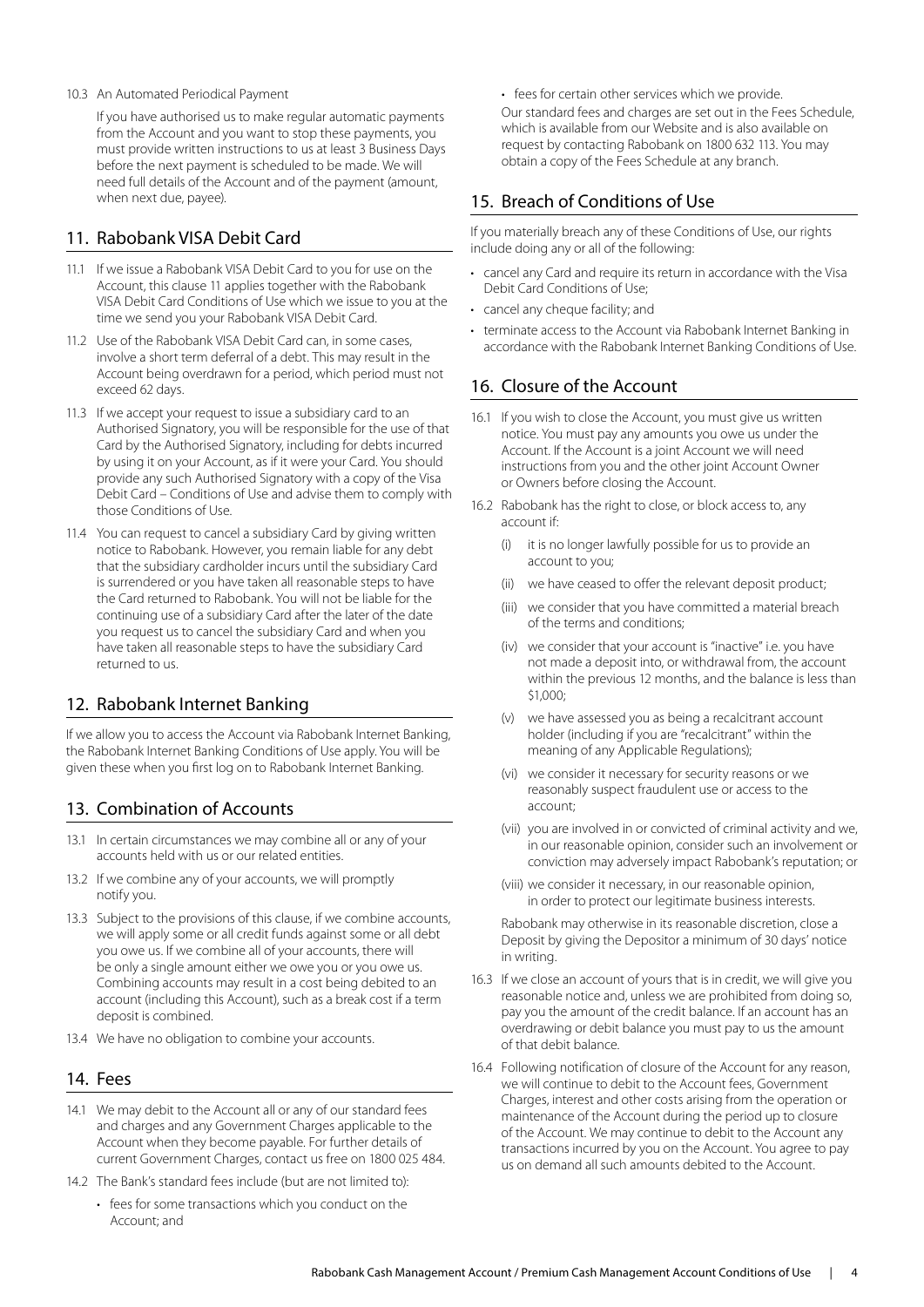#### 17. Variations to Terms and Conditions

- 17.1 We can change these terms and conditions at any time without your agreement where allowable under unfair contract terms or for any one or more of the following reasons:
	- to comply with any change or anticipated change in any relevant law, Code of Practice, guidance or general banking practice;
	- to reflect any decision, views or guidance of a court, ombudsman or regulator;
	- to reflect a change in technology, or of our systems or procedures;
	- to respond proportionately to changes in the cost of providing the Account (including by changing or imposing new fees);
	- as a result of changed circumstances relating to the account (e.g. changes in technology, or to our systems procedures), including where it becomes impractical for us to continue without the change;
	- to address security issues; or
	- to correct errors or to make them simpler or clearer.
- 17.2 We can change these terms and conditions or the variable interest rates applicable to your account, by giving you written notice or by advertising in the national media, no later than the date of the change. Apart from changes to interest rates, if we believe a change is unfavourable to you, then we will give you prior notice of at least 30 days. In certain limited circumstances described in the Banking Code of Practice, we may give you a shorter period, or no notice period, of an unfavourable change.

### 18. Banking Code of Practice

18.1 Rabobank has adopted the Banking Code of Practice as published by the Australian Bankers' Association. If you are an individual or a small business (as defined in the Banking Code of Practice) at the time we provide you with your Cash Management Account, the provisions of the Banking Code of Practice apply to that Account.

#### 19. Interpretation

- 19.1 A reference to an agreement or document is to the agreement or document as amended, supplemented, novated or replaced from time to time.
- 19.2 Unless the context otherwise requires, a word which denotes:
	- (i) the singular includes the plural and vice versa;
	- (ii) any gender includes the other genders;
	- (iii) a person includes an individual, a body corporate, a firm and a government; and
	- (iv) the whole includes any part.
- 19.3 A reference to a statute, regulation, order, by-law or other legislation is a reference to the statute, regulation, order, by-law or other legislation as amended, consolidated, re-enacted, substituted or extended from time to time.
- 19.4 Headings and the table of contents must be ignored in the interpretation of these Conditions of Use.

### 20. Applicable Law

These Conditions of Use are governed by the law of the state or territory in Australia in which the branch of Rabobank through which the Account was obtained is situated. The parties irrevocably and unconditionally submit to the non-exclusive jurisdiction of the courts of that place.

#### 21. Questions and complaints

If you have a query or complaint, please contact Rabobank by calling our Client Services Unit on 1800 632 113, or by contacting or visiting one of our branches. Further information about our dispute resolution processes can also be found in our Complaints Handling Brochure, available on our Website, our branches or by calling us.

#### 22. Trustees

- 22.1 This clause shall apply where you own this Account as trustee of a trust, whether or not disclosed to us (called the "Trust").
- 22.2 You represent and warrant to us that for the duration of the Account:
	- (a) the Trust is validly created and existing, no circumstances exist by which it may be determined and no date within the duration of the Account for the vesting of any of the Trust's assets has been appointed;
	- (b) you are validly appointed as a trustee of the Trust, are not in breach of your obligations as trustee and no circumstances exist by which you may be removed;
	- (c) the Account is opened and operated (including the execution of all related documents) pursuant to and in proper exercise of your powers as trustee of the Trust and all formalities required have been complied with;
	- (d) the Loan Purpose and performance by you of your obligations is for a proper purpose of, and provides commercial benefit to, the Trust;
	- (e) you are entitled to be fully indemnified out of the Trust's assets for your liability under the Account and have not charged your right of indemnity to any other person;
	- (f) you are a legal owner of all the assets of the Trust;
	- (g) there is no dispute in relation to the Trust or the Trust assets; and
	- (h) you are empowered to carry on the business as now conducted or contemplated, and to own the property and assets, in your capacity as trustee of the Trust, and there is no restriction or condition upon such activity by you.
- 22.3 You must not, without our consent:
	- (a) cease to be the trustee of the Trust or do anything which would cause or enable your removal;
	- (b) cause or permit the Trust to be determined or a vesting date to be appointed;
	- (c) do, permit, or not do or permit anything which adversely affects your right of indemnity out of the Trust assets;
	- (d) vary or permit to be varied the terms of the Trust;
	- (e) resettle, set aside, distribute or dispose of any Trust assets; or
	- (f) delegate any of your powers as trustee of the Trust or exercise any power of appointment.
- 22.4 You must, at our request, provide full financial and other details of the Trust.
- 22.5 You irrevocably and unconditionally grant us direct access to the Trust assets to recover any money not paid on time in connection with the Account, including under the Line of Credit Contract.
- 22.6 Your liability in connection with the Account, including under the Line of Credit Contract, is not limited or otherwise affected by either you being a trustee or the extent of your ability to indemnify yourself out of the assets of the Trust.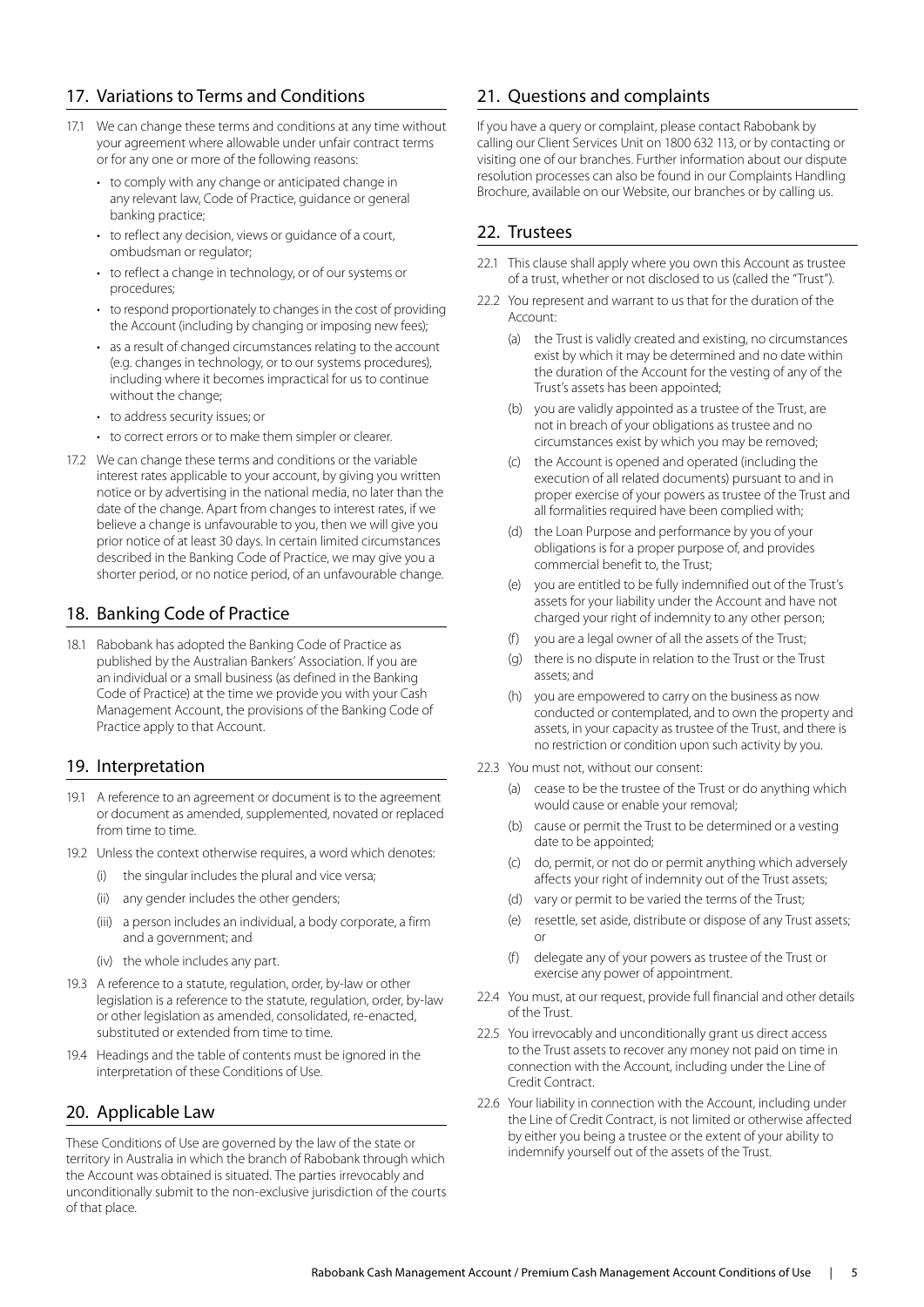## 23. Anti-Money Laundering

- 23.1 You acknowledge that Rabobank may delay, intercept, block or refuse to make a payment if Rabobank believes on reasonable grounds that making a payment may breach any law in Australia or any other country, and Rabobank will not incur any liability if it does so. You agree to provide all information to Rabobank which Rabobank reasonably requires to comply with any laws in Australia or other country. You declare and undertake to Rabobank that the payment of monies in accordance with your instructions by us will not breach any laws in Australia or any other country.
- 23.2 You agree, at the opening of an Account and at any time during the lifetime of an Account, to provide to us any documentation and information we request from time to time in order for us to undertake any action to comply with any Applicable Regulation, including on behalf of another member of the Rabobank Group. You also agree to such documentation and information provided to us being disclosed to any other person or body to enable it to be reported and used in compliance with the relevant Applicable regulation.

### 24. Adviser Fee

24.1 Where an Adviser/Intermediary is involved in introducing you to the Account, and you have agreed to pay your Adviser/ Intermediary a fee based on your opening deposit amount and balance (Adviser Fee) and you agree for Rabobank to collect this Adviser Fee from the interest applied to your Account, Rabobank may, on your instruction, pay the amount you specify directly to your Adviser/Intermediary on your behalf.

If you have nominated your Adviser/Intermediary to be an Authorised Signatory, you authorise Rabobank to disclose details regarding the investment, to the Adviser/Intermediary.

The Adviser Fee payable (if any) is the rate charged by the Adviser/Intermediary. Commission is deducted from the interest paid by Rabobank on the Account. Contact your Adviser/Intermediary or Rabobank for details.

- 24.2 Worked Dollar Example (for illustration only): deposit of \$20,000 held for 1 year with interest at 3% p.a. (assuming the interest rate remains constant) will earn \$600 interest, \$40 (0.2% x \$20,000) of which is paid to the intermediary as commission and \$560 to the Account.
- 24.3 Rabobank will not pay any amount of Adviser Fee if it is prohibited by any relevant laws to do so.
- 24.4 Rabobank will not pay any amount of Adviser Fee to your Adviser/Intermediary if during any interest payment cycle the amount of the Adviser Fee exceeds the amount of interest accrued on your Account.

### 25. Privacy

25.1 We will handle the personal data we obtain and hold as set out in our Privacy Policy (available on our website or in hard copy upon request) and the Privacy Notice and Acknowledgment which formed part of the application process for your product. You understand and acknowledge that that we will collect, use, hold and disclose personal data in the manner we have set out, both at the time of application and ongoing during our relationship with you.

#### 26. Consent to receive electronic communications

- 26.1 You agree that any information (whether by writing or other means) including but not limited to account statements, notices, receipts and other documents, whether or not such information is required by or under these terms and conditions, legislation, a government or regulatory body or any relevant industry rules, codes or standards that apply by:
	- Electronic communication to your electronic (email) address or any other electronic address you notify to us from time to time; or
	- Making the information available at our Website for retrieval by you and notifying you by electronic communication to your electronic address (or any other electronic address you notify us from time to time that the information is available for retrieval (and the nature of the information) and providing you with the ability readily to retrieve the information by electronic communication (for example by providing a link to the relevant information on our website).

#### 26.2 You acknowledge and agree:

- You will not receive a paper copy of any of the information made available by electronic communication under this clause;
- You will need to regularly check to see if you have received any electronic communications from Rabobank;
- You will need to maintain and check your electronic equipment and your electronic address regularly to ensure it is always capable of receiving an electronic communication
- You may be charged a fee for a paper copy of information made available by electronic communication under this clause which you request from Rabobank.
- You will be responsible for printing or saving important information made available by electronic communication under this clause.
- 26.3 You may withdraw consent to electronic communications at any time by contacting us directly, at which time you will begin to receive paper copies.
- 26.4 You agree that any information sent by electronic communication under this clause will be deemed to have been received by you on the day the relevant electronic communication is sent by us.
- 26.5 You may at any time by notice to Rabobank change your electronic address. If you change your electronic address, you agree that you will immediately notify Rabobank of this change.

#### 27. Tax File Number (TFN) and Withholding Tax

- 27.1 Rabobank is authorised to request and collect your TFN under the Income Tax Assessment Act 1936, however you do not have to provide your TFN to us.
- 27.2 If your Account earns deposit interest in a tax year, and you have not provided us with your TFN (or Australian Business Number (ABN) where applicable), we may be required to deduct withholding tax from the interest earned on your Account at the highest marginal tax rate plus Medicare levy and remit this to the Australian Tax Office (ATO). You will need to contact the ATO or your tax agent for information on what you can do about any withholding tax that has been deducted from your Accounts.
- 27.3 Withholding tax on interest may be payable by non-residents at the time the interest is paid.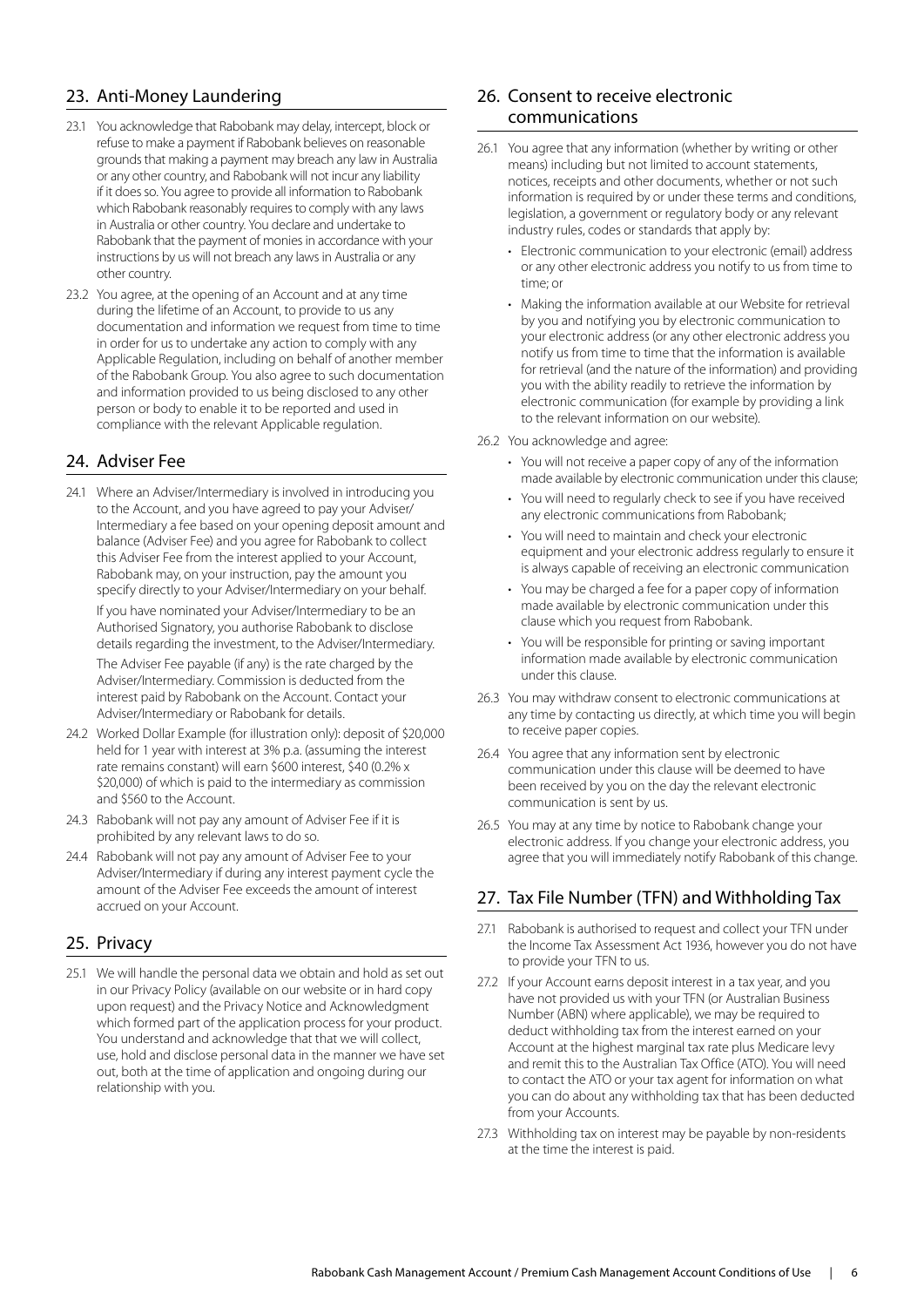

# Rabobank Internet Banking

*Conditions of Use* 

# Contents

| 1.  |                                                                                                  |  |
|-----|--------------------------------------------------------------------------------------------------|--|
| 2.  |                                                                                                  |  |
| 3.  | When we may refuse to carry out a transaction, and<br>suspension and termination of the Services |  |
| 4.  |                                                                                                  |  |
| 5.  |                                                                                                  |  |
| 6.  |                                                                                                  |  |
| 7.  | What you should do if you think                                                                  |  |
| 8.  | Protecting your Username, PIN, Mobile Device,                                                    |  |
| 9.  |                                                                                                  |  |
| 10. | Special Conditions of Use for the BPAY® Scheme 4                                                 |  |
| 11. | Liability for mistaken payments, unauthorised<br>transactions and fraud using the BPAYScheme 4   |  |
| 12. |                                                                                                  |  |
| 13. | Changes to these Conditions of Use and notices 5                                                 |  |
| 14. | Privacy of information you provide to us using                                                   |  |
| 15. | Privacy of information you provide to us                                                         |  |
| 16. |                                                                                                  |  |
| 17. |                                                                                                  |  |
| 18. |                                                                                                  |  |

# May 2022

*Rabobank Australia Limited ABN 50 001 621 129 AFSL 234 700* 

**To contact your nearest branch please call 1300 30 30 33**

**[www.rabobank.com.au](http://www.rabobank.com.au)**

### **Introduction**

These Rabobank Internet Banking Conditions of Use contain the conditions of use which apply to your access to and use of Rabobank Internet Banking. Please read carefully through the Conditions of Use now. If you do not understand any part of them, please contact our staff via the Rabobank Internet Banking Info Line on 1800 640 442 in Australia, or if you are overseas on +61 2 8115 2002. It is important that you know your rights and obligations when accessing and using Rabobank Internet Banking.

In order to use Rabobank Internet Banking, you must agree to accept these Conditions of Use by clicking on the "Accept" button at the end of these Rabobank Internet Banking Conditions of Use (upon login). If you do not agree with any of these Conditions of Use, click on the "Decline" button (upon login). If you do that, you will not be able to proceed further into the Rabobank Internet Banking site and will not be able to access or use Rabobank Internet Banking.

These Conditions of Use form part of the terms and conditions relating to the Account and should be read together with any other terms and conditions which apply to the individual accounts or products affected by your use of Rabobank Internet Banking (the product terms and conditions) and, if you have a Line of Credit, any Line of Credit Contract. Together these govern your access to and use of the Services. These Conditions of Use are to be read together with and, to the extent of any inconsistency, override the product terms and conditions in relation to Rabobank Internet Banking. To the extent of any inconsistency between these documents, these Conditions of Use will prevail.

Subject to clause 13 of these Conditions of Use, the Rabobank Internet Banking Conditions of Use published on the Website at any time represent the current Conditions of Use and replace any other Rabobank Internet Banking Conditions of Use published on the Website or issued in any other form prior to that date.

You should refer back to these Conditions of Use from time to time to ensure that you understand the basis upon which the Services are made available to you.

The meaning of important terms used in these Conditions of Use is set out in the Glossary in clause 18 of these Conditions of Use.

### **Conditions of Use**

### 1. Application of Conditions of Use

We only allow you to access and use Rabobank Internet Banking and the Services in accordance with these Conditions of Use. All Instructions received are governed by these Conditions of Use and the terms and conditions of the accounts accessed using Rabobank Internet Banking.

We are a member of the BPAY® Scheme. The BPAY Scheme is an electronic payments scheme through which you can ask us to make a payment on your behalf to organisations (Billers) who tell you that you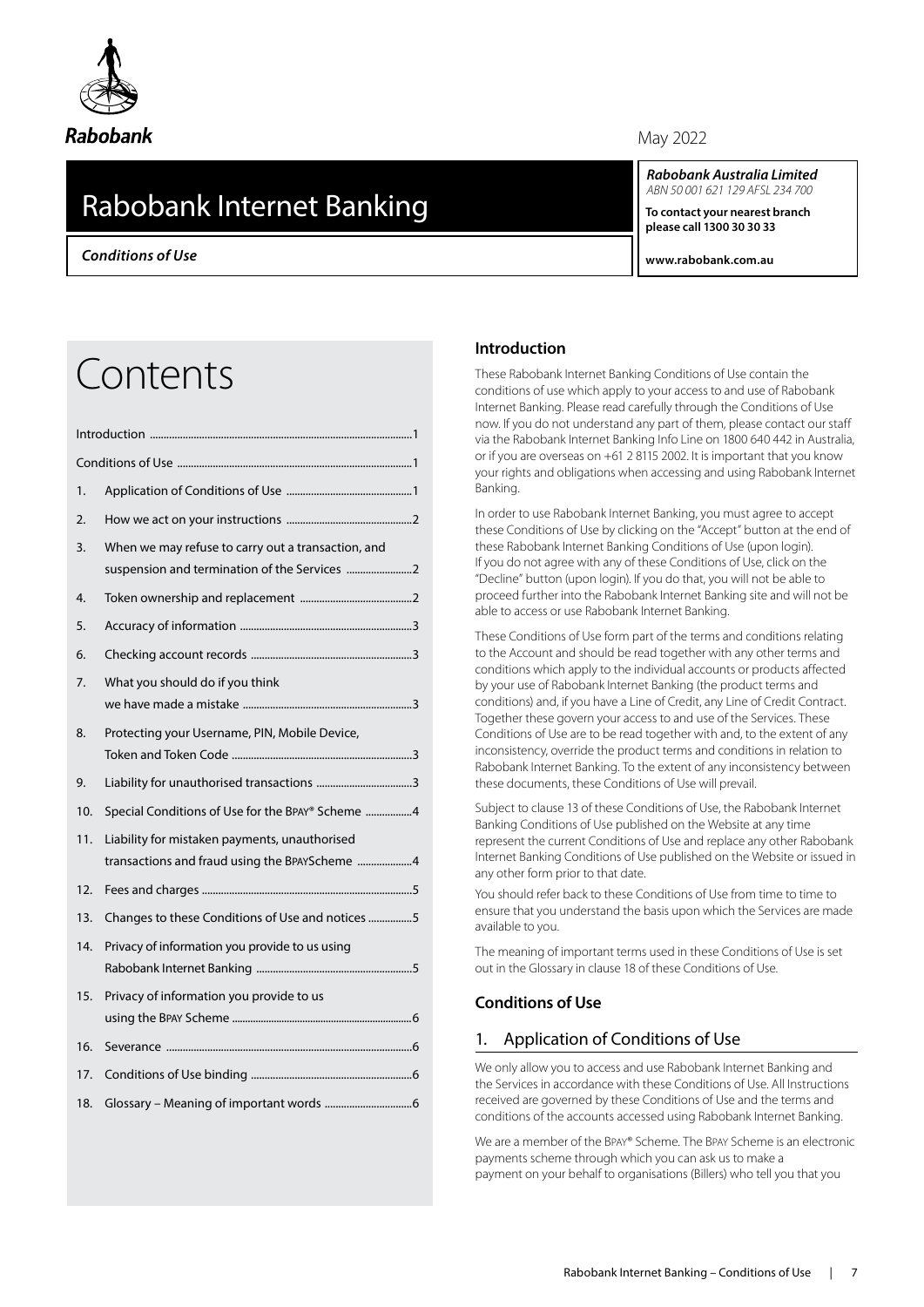can make payments to them through the BPAY Scheme (BPAY Payments). The BPAY Scheme is only available in respect of Rabobank All in One Accounts and Cash Management Accounts opened in Australia.

We will tell you if we are no longer a member of the BPAY Scheme.

There are special conditions that apply to the use of the BPAY Scheme. These special conditions are contained in clauses 10, 11 and 15 of these Conditions of Use.

#### 2. How we act on your instructions (See also clause 10 for additional special conditions that apply to BPAY Payments)

Until you notify us in accordance with these Conditions of Use that you think your Username, PIN, Mobile Device or Token has been compromised, or that you wish to terminate your access to the Services, we may act on any instructions received apparently sent using your Username, PIN and Token Code or your Mobile Device and PIN (Instructions).

If you have authorised another person to have access to your accounts using Rabobank Internet Banking, until we are notified in accordance with these Conditions of Use that that person's Username, PIN, Mobile Device or Token has been compromised or that that person's access to Rabobank Internet Banking is terminated, you are also liable:

- for any Instructions we act upon apparently sent using that person's Username, PIN and Token Code or your Mobile Device and PIN; and
- for any material breach of these Conditions of Use by that person, including if that person contributes to an unauthorised access to an account under clause 9 below.

If you authorise another person to have access to your accounts using Rabobank Internet Banking, that person will be able to access and transact on all of your accounts which are able to be accessed using Rabobank Internet Banking.

We will act on Instructions on the Business Day we receive them if those instructions are received by the relevant payment cut-off times; please refer to the Rabobank Internet Banking FAQ on our website or refer to the Rabobank Internet Banking online help for payment, transfer and interest rate booking cut-off times.

We may act on Instructions received after these times on the next Business Day. Instructions received on a day which is not a Business Day may be acted on by us on the next Business Day.

If we permit you to instruct us to carry out a transaction on a future date we will act on your Instructions on that date, unless that date is a day which is not a Business Day, in which case we will act on the Instructions on the next Business Day after that date. You must be careful to ensure that you tell us the correct amount you wish to pay.

If you request us to make a payment and after we have made that payment you determine that the amount was greater than the required amount or you quoted an incorrect recipient account, then we are not liable to you in relation to that mistake and it is your responsibility to contact the recipient to claim a refund.

If the amount you told us to pay or transfer was less than the amount you needed to pay or transfer, then you can make another Payment or transfer to the recipient to make up the difference.

If you have instructed us to carry out a transaction other than a BPAY Payment, and subsequently wish to revoke that Instruction, we will use our best endeavours to carry out your subsequent request, but accept no responsibility or liability for doing so.

For confirmation and security purposes, we may send you notifications by text message to the mobile phone number listed on your account when you give us certain instructions through Rabobank Internet Banking e.g. when you add or amend a payee, or when you make a oneoff payment to a new payee.

#### 3. When we may refuse to carry out a transaction, and suspension and termination of the Services

We may place daily or other limits on the amount or value of transactions we permit to be carried out using the Services. This may affect your ability to make a Payment using the Services. There is a default daily limit of \$300,000 across all accounts to which you have access when you use the Services via Rabobank Internet Banking on the Website, and a daily limit of \$25,000 across all accounts to which you have access when you use the Services via the Rabobank Mobile App. We may agree to change the daily limit if you request us to make a change.

We may from time to time, suspend or terminate your access to the Services for security or fraud prevention reasons, to protect the integrity or security of our website, to comply with our legal obligations, if you fail to comply with a material requirement of these Conditions of Use, for maintenance or for reasons beyond our control such as internet outages or material unexpected changes in the markets we operate. We can do so without prior notice to you, however where possible we will give you advance notice. During a period of suspension or termination of the Services, we may not be able to act on any Instructions received from you. We may also suspend or terminate your access to the Services if you have not accessed the Services for more than 12 months. We can do so without prior notice to you.

You may terminate your access to the Services, or that of any person authorised by you to use the Services, by giving us notice in writing. This notice is not effective until it is received by us and may be given by the Secure Message function of Rabobank Internet Banking.

We may refuse to carry out a transaction or act on Instructions if:

- You have informed us in writing that you wish to terminate access to the Services or if you are authorised by another person or persons to use the Services, that person or persons has withdrawn your authorisation to use the Services;
- You have informed us or we believe that your Username, PIN, Mobile Device or Token has been compromised or is being used or may be used in a way that will cause losses to you or us; or
- The Instructions involve a transfer or other transaction which would exceed the funds available for the transfer or transaction or any daily or other limit we may place on use of the Services.

If, for any reason, any of the Services are unavailable, we recommend that you take steps to carry out any transaction through alternative means.

# 4. Token ownership and replacement

The Token at all times remains the property of Rabobank and you agree to return it to us on:

- Request by us:
- Termination of your access to Rabobank Internet Banking;
- Closure of all of your accounts accessible by Rabobank Internet Banking;
- If you are authorised by another person or persons to use the Services, that person or those persons withdrawing your authorisation to use the Services; or
- The issue to you of a replacement Token.

We may disable a Token or your access to the Rabobank Mobile App (i.e. prevent it from being used to access Rabobank Internet Banking) for security or fraud prevention reasons including if we suspect that a person who is attempting to access Rabobank Internet Banking is not authorised to do so, to comply with our legal obligations or if required for compliance with our systems.

You must pay for the replacement of a Token at your request unless it expires. The Rabobank Internet Banking Token Replacement Fee is set out in the Fees Schedule which applies to the individual Account affected by your use of the service. You may obtain a copy of the schedule at any branch.

After a period of time, Tokens must be replaced. We will issue you with a replacement Token at the appropriate time.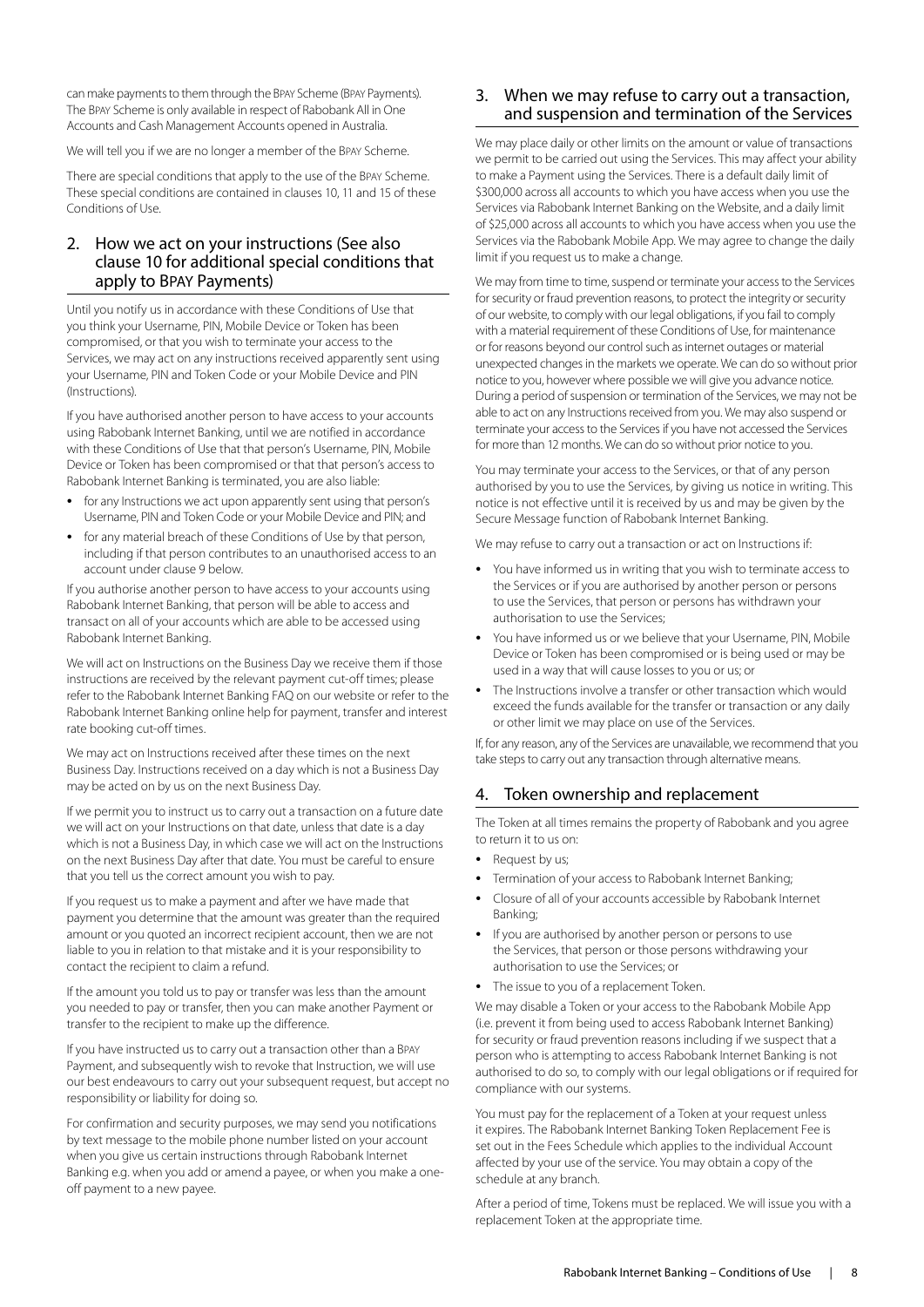# 5. Accuracy of information

We take all reasonable steps to ensure that the information that we make available to you through Rabobank Internet Banking is correct and updated regularly at the intervals we specify from time to time. Subject to any warranties implied by law that cannot be excluded (for example, the statutory warranties that services will be rendered with due care and skill and will be fit for their purpose), we will not be liable for or in connection with any inaccuracy, errors or omissions in that information.

## 6. Checking account records

You should check your account records carefully and promptly report to us as soon as you become aware of any transactions that you think are in error or are transactions that you or anyone you have authorised to have access to your accounts using Rabobank Internet Banking did not authorise, or you become aware of any delays in processing your transactions.

#### 7. What you should do if you think we have made a mistake

- 7.1 You should report errors, unauthorised use or any other problem (including if you want to query an entry on a statement) as soon as possible after you discover them. You can make reports by either:
	- telephoning 1800 025 484, or
	- advising any of our branches.

We may require you to confirm your report in writing.

7.2 If you have a query or complaint, please contact Rabobank by calling our Client Services Unit on 1800 632 113 , or by contacting or visiting one of our branches. Further information about our dispute resolution processes can also be found in our Complaints Handling Brochure, available on our Website, our branches or by calling us.

#### 8. Protecting your Username, PIN, Mobile Device, Token and Token Code

It is essential that you take all reasonable steps to protect the security of your Username, PIN, Mobile Device, Token and Token Code, including by:

- (a) Not keeping a written record of your Username or PIN. However, if you do keep a record of your Username or PIN, you must ensure that they are kept in secure places separate from each other and your Token, Mobile Device and anything which may identify you or your accounts.
- (b) Keeping your Token in a secure place separate from any record of your Username or PIN and anything which will identify you or your accounts. This also means that you must not give your Token to anyone else.
- (c) Ensuring that no one else knows your Username, PIN or Token Code or can access Rabobank Internet Banking using your Username, PIN, Mobile Device or Token Code.
- (d) Taking care when using the Services that no one can see you enter your Username, PIN, Mobile Device or Token Code.
- (e) Selecting a PIN that is not easily guessed and changing it reasonably frequently.
- (f) Not allowing any other person's biometric identifiers (including but not limited to fingerprints, facial recognition and voice recognition) to be stored on your Mobile Device, as this person may then be able to view, and make unauthorised transactions on, your accounts.

If at any time you suspect that:

- (i) You have lost your Token, Mobile Device or a record of your Username or PIN or they have been stolen;
- (ii) Someone else may know your Username, PIN or Token Code; or
- (iii) Someone may have accessed your Rabobank accounts without your authority

you must immediately inform us by telephoning our Rabobank Internet Banking Info Line on 1800 640 442 in Australia, or if you are overseas +61 2 8115 2002. If you telephone us outside our normal office hours you may be asked to leave a message. You must give your full details when you leave a message so that we may act upon your instructions at the earliest opportunity.

If you do not follow the requirements of this clause, you may be liable for any losses which arise as a result of unauthorised access to Rabobank Internet Banking.

#### 9. Liability for unauthorised transactions (other than BPAY Payments)

This clause sets out when you may be responsible for losses which occur as a result of unauthorised access to your accounts, or if you unreasonably delay notifying us of certain matters.

- (a) You will not be liable if you did not unreasonably delay to tell us that any of your Username, PIN, Mobile Device, Token or Token Code may have been misused, lost or stolen, or become known to someone else and any transactions were carried out without your knowledge or consent.
- (b) If you contribute to the unauthorised access because you fail to protect your Username, PIN, Mobile Device, Token or Token Code, including because you fail to comply with clause 8 of these Conditions of Use, then you are liable for any losses up to the least of:
	- the total loss up to the time that we are told that your Token, Mobile Device or a record of your Username or PIN has been lost or stolen or someone else may know your Username, PIN or Token Code or that someone may have accessed your Rabobank accounts without your authority; or
	- the total of the amounts you could have withdrawn, paid or transferred from the account(s) accessible by you using Rabobank Internet Banking on each of the days that your Username, PIN, Mobile Device, Token or Token Code is used without your permission up to the end of the day we are told that your Token or a record of your Username or PIN has been lost or stolen or someone else may know your Username, PIN or Token Code or that someone may have accessed your Rabobank accounts without your authority; or
	- the total funds available on the account(s) accessible by you using Rabobank Internet Banking.
- (c) If you contribute to the unauthorised transaction(s) because you unreasonably delay to:
	- tell us that any of your Username, PIN, Mobile Device, Token or Token Code may have been misused, lost or stolen; or
	- tell us that any of your Username, PIN or Token Code may have become known to someone else; or
	- tell us that someone may have accessed your Rabobank accounts without your authority

then you are liable for any losses directly attributable to that delay. Your liability for these losses will not exceed the least of:

- the losses that could have been prevented between the time you became aware (or should have become aware) that your Token, Mobile Device or a record of your Username or PIN has been lost or stolen or someone else knows your Username, PIN, Mobile Device or Token Code or that someone may have accessed your Rabobank accounts without your authority, and the time we were told; or
- the total of the amounts you could have withdrawn, paid or transferred from the account(s) accessible by you using Rabobank Internet Banking on each of the days that your Username, PIN, Token or Token Code is used without your permission up to the end of the day we are told that your Token or a record of your Username or PIN has been lost or stolen or someone else may know your Username, PIN or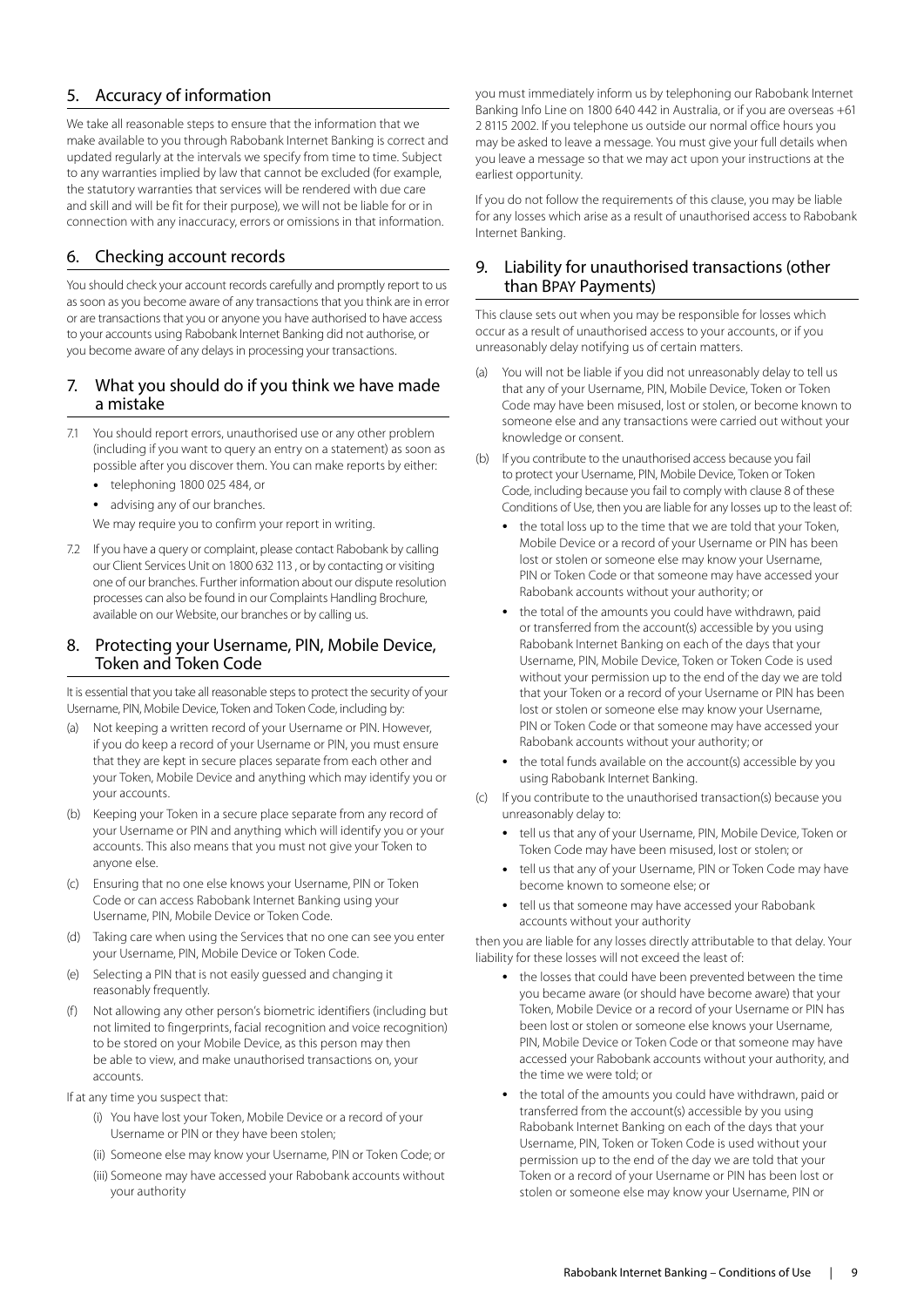stolen or someone else may know your Username, PIN or Token Code or that someone may have accessed your Rabobank accounts without your authority; or

- the total funds available on the account(s) accessible by you using Rabobank Internet Banking.
- (d) You are not liable for losses arising from unauthorised use that:
	- occurs before you have received your Username, PIN or Token;
	- it is clear was not contributed to by you or any person you have authorised to have access to your accounts using Rabobank Internet Banking;
	- is caused by a forged, expired or cancelled Username, PIN, Token or Token Code;
	- is caused by the fraud or negligence of our employees, our agents' employees, or employees of financial institutions or companies involved in networking arrangements with us; or
	- takes place after you tell us that any of your Username, PIN, Mobile Device, Token or Token Code have been misused, lost or stolen or may have become known by someone else.

### 10. Special Conditions of Use for the BPAY Scheme

This clause sets out additional special conditions that apply to your use of the BPAY Scheme.

- (a) You need to be registered with Rabobank Internet Banking in order to use BPAY. BPAY Payments may only be made from a Rabobank Account opened in Australia.
- (b) We will not accept an order to stop a BPAY Payment once you have instructed us to make that BPAY Payment.
- (c) To make a valid BPAY Payment you must give us the following information:
	- the Biller's name and Biller Code;
	- the Customer Reference Number:
	- the account from which the payment is to be made;
	- the amount of the payment; and
	- the date for payment.

We will then debit your account with the amount of that BPAY Payment.

- (d) Billers who participate in the BPAY Scheme have agreed that a BPAY Payment you make will be treated as received by the Biller to whom it is directed:
	- on the date you make that BPAY Payment, if you tell us to make the BPAY Payment before our payment cut-off time on a Business Day; or
	- on the next Business Day, if you tell us to make a BPAY Payment after our payment cut-off time on a Business Day, or on a non Business Day.
- (e) Your BPAY Payment may take longer to be credited to a Biller if there is a non Business Day on the day after you tell us to make a BPAY Payment or if another participant in the BPAY Scheme does not comply with its obligations under the BPAY Scheme. While it is expected that any delay in processing a BPAY Payment for the reasons specified in this clause will not continue for longer than one Business Day, any such delay may continue for a longer period.
- You acknowledge that we are not obliged to effect a BPAY Payment if you do not give us all of the above information in clause 10(c) above, or if any of the information you give us is inaccurate.
- (g) If we are advised that your BPAY Payment cannot be processed by a Biller, we will:
	- Advise you of this;
	- Credit your account with the amount of the BPAY Payment; and
	- Take all reasonable steps to assist you in making the BPAY Payment as quickly as possible.
- (h) Your liability for unauthorised BPAY Payments is set out in clause 11 of these Conditions of Use. If you tell us that a BPAY Payment made from your account is unauthorised, you must first give us

your written consent addressed to the Biller who received that BPAY Payment, consenting to us obtaining from the Biller information about your account with that Biller or the BPAY Payment, including your customer reference number and such information as we reasonably require to investigate the BPAY Payment. If you do not give us that consent, the Biller may not be permitted under law to disclose to us the information we need to investigate or rectify that BPAY Payment.

(i) You acknowledge that the receipt of a Biller of a mistaken or erroneous BPAY Payment does not or will not constitute under any circumstances part, or whole satisfaction of any underlying debt owed between you and that Biller.

#### 11. Liability for mistaken payments, unauthorised transactions and fraud using the BPAY Scheme

- (a) We will attempt to make sure that your BPAY Payments are processed promptly by the participants in the BPAY Scheme, including those Billers to whom your BPAY Payments are to be made. You must promptly tell us if:
	- You become aware of any delays or mistakes in processing your BPAY Payments;
	- You did not authorise a BPAY Payment that has been made from your account; or
	- You think that you have been fraudulently induced to make a BPAY Payment.

We will attempt to rectify any such matters in relation to your BPAY Payments in the way described in this clause. However, except as set out in this clause, we will not be liable for any loss or damage you suffer as a result of using the BPAY Scheme.

The longer the delay between when you tell us of the error and the date of your BPAY Payment, the more difficult it may be to perform the error correction. For example, we or your Biller may not have sufficient records or information available to us to investigate the error. If this is the case, you may need to demonstrate that an error has occurred, based on your own records, or liaise directly with the Biller to correct the error.

- (b) If a BPAY Payment is made to a person or for an amount, which is not in accordance with your instructions (if any), and your account was debited for the amount of that payment, we will credit that amount to your account. However, if you were responsible for a mistake resulting in that payment and we cannot recover the amount of that payment from the person who received it within 20 Business Days of us attempting to do so, you must pay us that amount.
- (c) If a BPAY Payment is made in accordance with a payment direction, which appeared to us to be from you or on your own behalf but for which you did not give authority, we will credit your account with the amount of the unauthorised payment. However, you must pay us the amount of that unauthorised payment if:
	- We cannot recover within 20 Business Days of us attempting to do so that amount from the person who received it, and
	- The payment was made as a result of a payment direction, which did not comply with our prescribed security procedures for such payment directions.
- (d) If a BPAY Payment is induced by the fraud of a person involved in the BPAY Scheme, then that person should refund you the amount of the fraud-induced BPAY Payment. However, if that person does not refund you the amount of the fraud-induced BPAY Payment, you must bear the loss unless some other person involved in the BPAY Scheme knew of the fraud or would have detected it with reasonable diligence, in which case that person must refund you the amount of the fraud-induced BPAY Payment.
- (e) If a BPAY Payment you have made falls within the type described in clause 11(c) and also clause 11(b) or 11(d), then we will apply the principles stated in clause 11(c).
- If a BPAY Payment you have made falls within both the types described in clauses 11(b) and 11(d), then we will apply the principles stated in clause 11(d).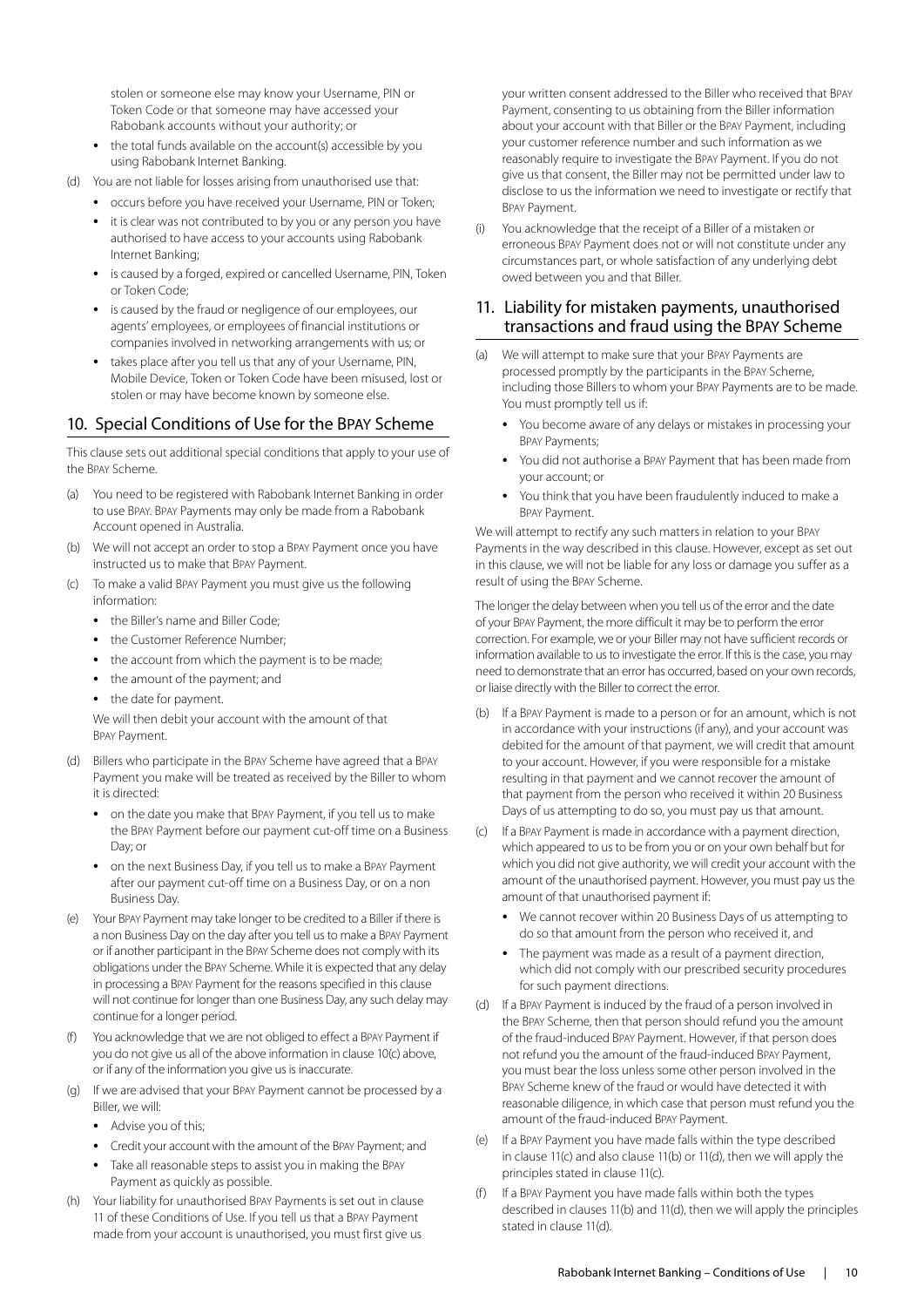## 12. Fees and charges

We are entitled to impose fees and charges for your use of the Services. The fees applicable to use of Rabobank Internet Banking are set out in Rabobank's schedule of standard fees which apply to the individual accounts or products affected by your use of Rabobank Internet Banking. You may obtain a copy of these schedules at any branch. Any fees and charges imposed in accordance with this clause will be notified to you, and, unless any fee or charge is the subject of a dispute between you and us, may be debited, together with all government taxes and charges imposed on transactions made using Rabobank Internet Banking, to the account to which the fee or charge relates, or if that account has insufficient funds, to any other account held by you with us.

## 13. Changes to these Conditions of Use and notices

- 13.1 We can change terms and conditions at any time without your agreement where allowable under unfair contract terms for one or more of the following reasons:
	- to comply with any change or anticipated change in any relevant law, code, guidance, or general banking practice;
	- to reflect any decision, views or guidance of a court, ombudsman or regulator;
	- to reflect a change in technology, or of our systems or procedures;
	- to respond proportionately to changes in the cost of providing the Account (including by changing or imposing new fees);
	- as a result of changed circumstances relating to the account (e.g. changes in technology, or to our systems procedures), including where it becomes impractical for us to continue without the change:
	- to address security issues; or
	- to correct errors or to make them simpler or clearer.
- 13.2 We may publish on the Rabobank Internet Banking site any such changes to these Conditions of Use, which you must read and accept as set out in Clause 17. The date appearing next to the words "current as at" will indicate when these Conditions of Use were last updated.
- 13.3 If we believe a change is unfavourable to you, then we will give you prior notice of at least 30 days.
- 13.4 Our obligation to give you notice does not apply if variations are required in an emergency to protect the integrity or security of our website, Rabobank Internet Banking or any account. In such cases, where practicable, we will give you notice of any permanent change as soon as possible after the change is made.

#### 14. Privacy of information you provide to us using Rabobank Internet Banking (See also clause 15 for special conditions relating to Privacy of Information you provide to us using the BPAY Scheme)

We will handle the personal data we obtain and hold as set out in our Privacy Policy (available on our website or in hard copy upon request) and the Privacy Notice and Acknowledgment which formed part of the application process for your product. You understand and acknowledge that we will collect, use, hold and disclose personal data in the manner we have set out, both at the time of application and ongoing during our relationship with you.

#### 15. Privacy of information you provide to us using the BPAY Scheme

If you use the BPAY Scheme:

- (a) you agree to our disclosing to Billers nominated by you and if necessary the entity operating the BPAY Scheme (BPAY Pty Ltd) or any other participant in the BPAY Scheme and any agent appointed by any of them from time to time, including Cardlink Services Limited, that provides the electronic systems needed to implement the BPAY Scheme:
	- (i) such of your personal data (for example your name, email

address and the fact that you are our customer) as is necessary to facilitate your registration for or use of the BPAY Scheme; and

- (ii) such of your transactional information as is necessary to process your BPAY Payments. Your BPAY Payments information will be disclosed by BPAY Pty Ltd, through its agent, to the Biller's financial institution.
- (b) you must notify us, if any of your personal data changes and you consent to us disclosing your updated personal data to all other participants in the BPAY Scheme referred to in clause 15(a) above as necessary;
- (c) you can request access to your information held by us, BPAY Pty Ltd or its agent, Cardlink Services Limited at their contact details listed in the Glossary.

If your personal data detailed above is not disclosed to BPAY Pty Ltd or its agent, it will not be possible to process your requested BPAY Payment.

# 16. Severance

If any part of these Conditions of Use is illegal, invalid or unenforceable at law, the rest of these Conditions of Use are to be read so as to exclude any such part and will remain enforceable to their fullest extent.

# 17. Conditions of Use binding

You will accept these Conditions of Use as amended from time to time and be bound by them by clicking on the "Accept" button appearing when you log on to Rabobank Internet Banking , or by using any of the Services after you have been provided with access to the Conditions of Use through a Mobile Device.

### 18. Glossary – Meaning of important words

Biller – has the meaning described in clause 1.

BPAY Pty Ltd– ABN 69 079 137 518 of Level 4, 3 Rider Boulevard, Rhodes, NSW 2138 - Telephone 02 9646 9222

BPAY Scheme (BPAY) – has the meaning described in clause 1.

BPAY Payment – means a payment made using the BPAY Scheme in Rabobank Internet Banking.

Business Day – means any day other than a Saturday, Sunday, bank holiday or public holiday in, where an account is opened in Sydney, Australia.

Cardlink Services Limited – ABN 60 003 311 644 of Cnr Park Road and South Parade, Auburn, New South Wales, Australia - Telephone +61 2 9646 9222

Instructions – has the meaning described in clause 2.

**Mobile Device** – a mobile phone, smart phone, tablet computer or other device onto which you have installed the Rabobank Mobile App.

Payment – means all electronic transactions involving a transfer or payment of funds from your Rabobank accounts, including BPAY Payments unless specified to the contrary.

PIN – means:

- (i) the 4 digit personal identification number we issue to you to enable you to access the Services, and any version of that number changed by either you or us in accordance with these Conditions of Use; and/or
- (ii) the code or number used to protect access to your Rabobank Mobile App.

Rabobank, we, us, our – means in respect of banking services, where an account is opened in Australia, Rabobank Australia Limited (ABN 50 001 621 129, AFSL 234 700 Australian Credit Licence 234 700); in all other cases, Coöperatieve Rabobank U.A. (ABN 70 003 917 655) (AFSL 238 446) incorporated in the Netherlands.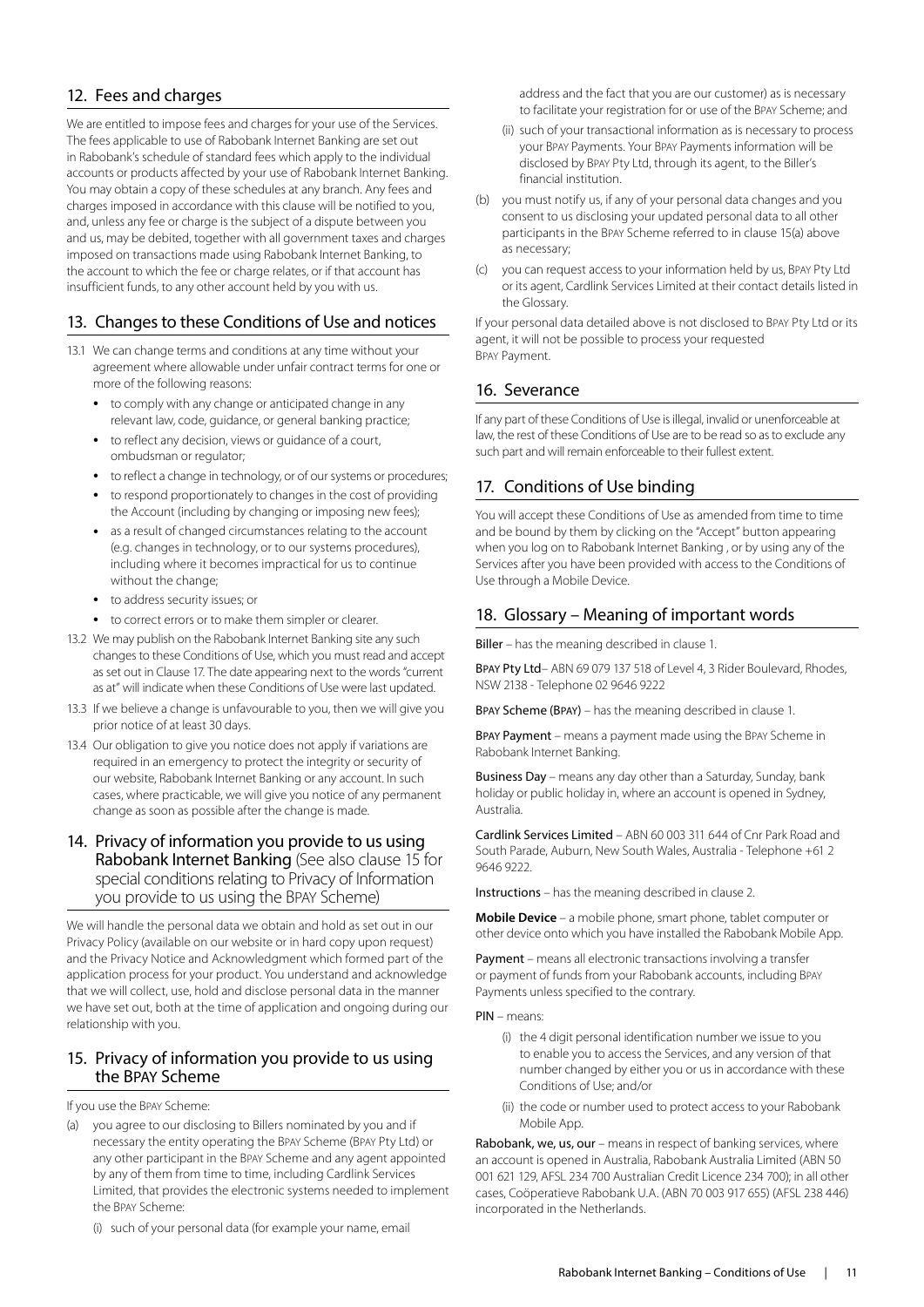Rabobank Group – means Coöperatieve Rabobank U.A. and any of its related entities domiciled in Australia.

**Rabobank Internet Banking** – the internet banking service which we offer you through the Website and the Rabobank Mobile App.

Rabobank Mobile App – means the computer application for use in connection with Rabobank Internet Banking, which we make available for you to download and install on your Mobile Device from selected digital media stores.

Services – means the banking services provided to you when using Rabobank Internet Banking, including access to the BPAY Scheme.

Token – means the hand held device that generates and displays the Token Code which we issue to you to enable you to access the Services and includes any replacement Token issued.

Token Code – means the 6 digit numeric code randomly generated at regular intervals and displayed by the Token.

Username – means the identification code we issue to you to enable you to access the Services, and any version of that code changed by either you or us in accordance with these Conditions of Use.

Website – the Rabobank website at www.rabobank.com.au

You – a person registered to use Rabobank Internet Banking.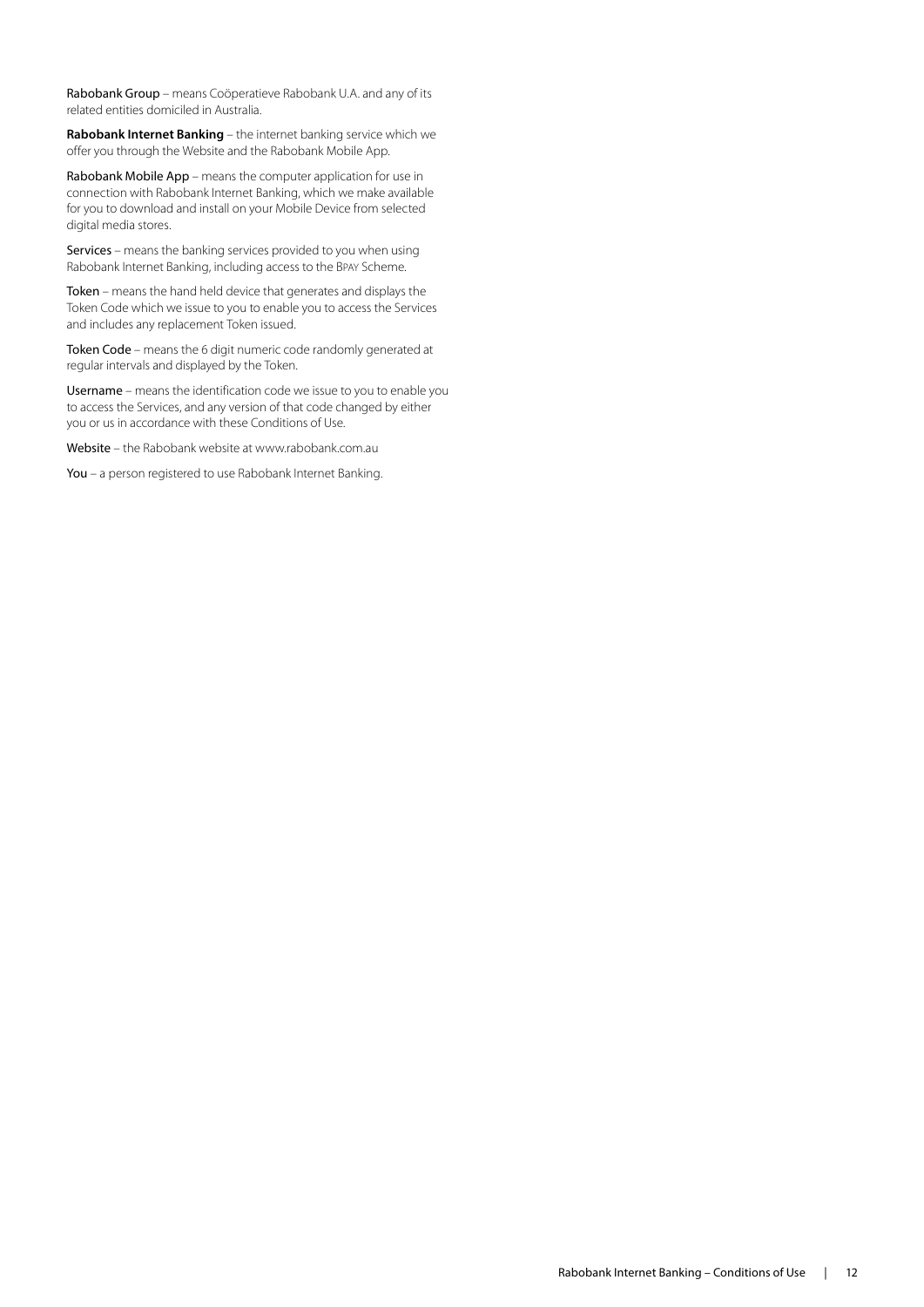This page has been left blank intentionally.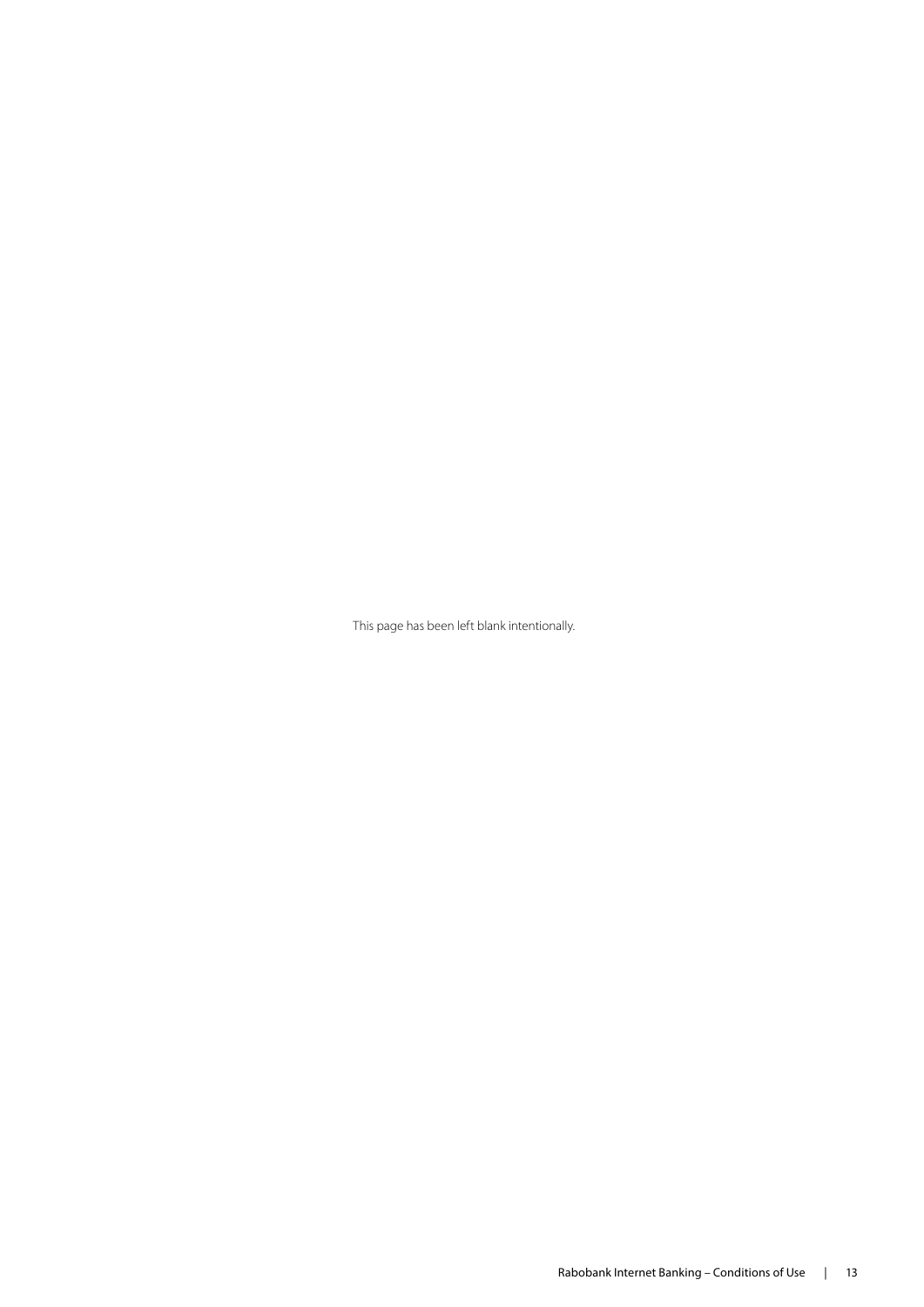Rabobank Australia Group Head Office

Darling Park Tower 3 Level 16 201 Sussex Street Sydney NSW 2000 Phone 02 8115 4000

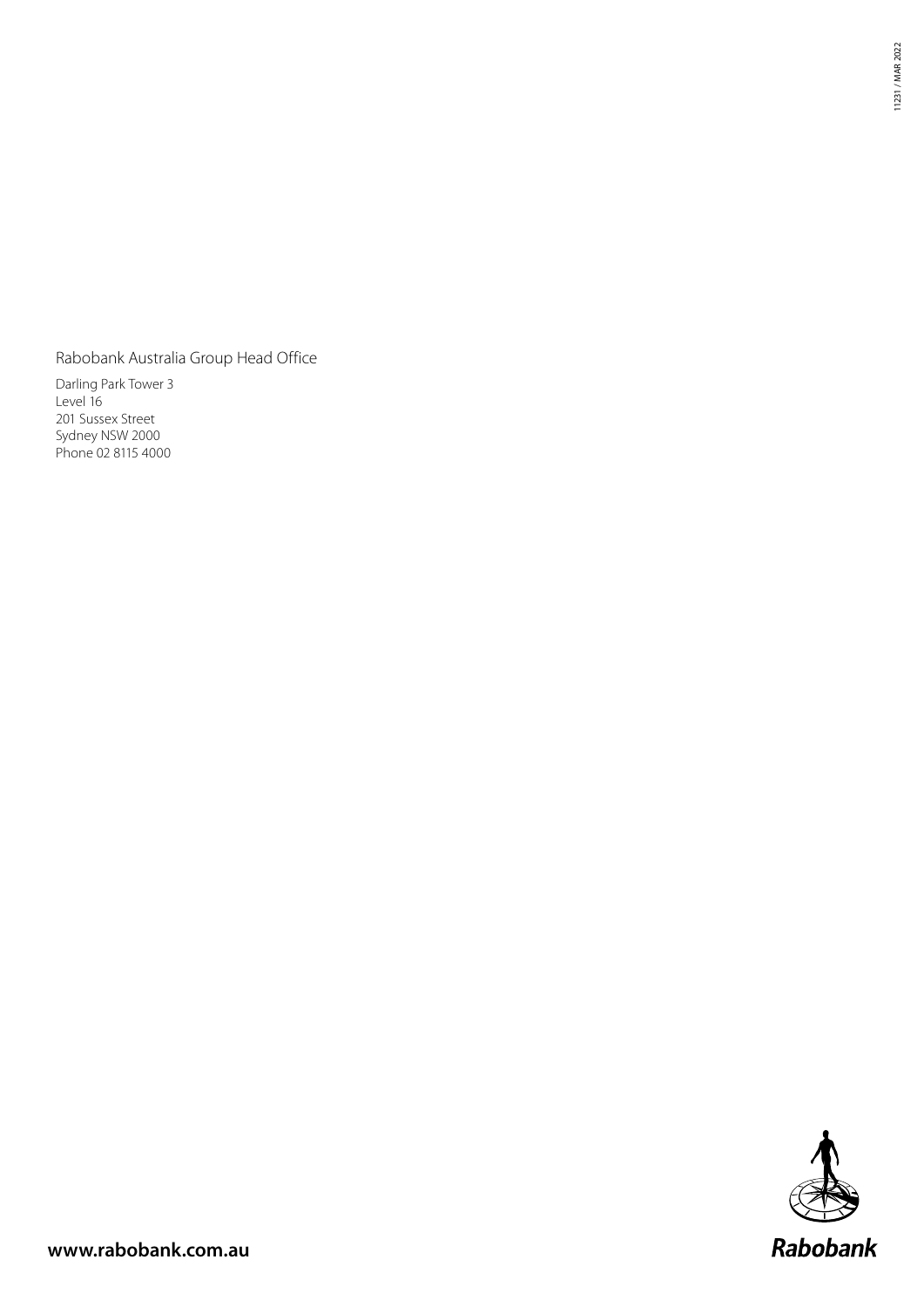

# Visa Debit Card Conditions of Use

*Talk to the world's leading food and agribusiness bank*

April 2022

*Rabobank Australia Limited ABN 50 001 621 129 AFSL 234 700*

**To contact your nearest branch please call 1300 30 30 33**

**[www.rabobank.com.au](http://www.rabobank.com.au)**

Please read these Conditions of Use carefully. They apply to all use of your Card. Use of your Card will confirm that you understand and have accepted these Conditions of Use. These Conditions of Use form part of the terms and conditions relating to the Account on which your Card is issued and should be read together with those terms and conditions. To the extent of any inconsistency between these documents, these Conditions of Use will prevail.

#### 1. About your Card

- 1.1 Upon receiving your Card, you should sign the Card immediately. If a Card has Jurisdiction and Selling Restrictions dates printed on it, the Card is valid only between those dates and must not be used outside those dates.
- 1.2 Your Card always belongs to us. We may issue you with a new Card at any time, and we may require you to destroy your Card at any time. You must destroy your Card when:
	- the Account (and all Linked Accounts, if applicable) is closed;
	- we notify you that we have cancelled your Card in accordance with clause 1.3;
	- you, or someone else authorised to do so, cancel your Card; or
	- we request that you destroy your Card for security or fraud prevention reasons, to comply with our legal obligations or if required for compliance with our systems.
- 1.3 We may cancel your right to use your Card at any time if:
	- it is necessary for security reasons;
	- we suspect fraudulent use of your Card;
	- you fail to comply with any material requirement of these Conditions of Use; or
	- we consider it reasonably necessary for compliance with antimoney laundering obligations.

We can do so without telling you first, however where possible we will give you advance notice.

- 1.4 You may cancel your Card at any time by telling us. If you do this, you must destroy your Card.
- 1.5 If you are a subsidiary cardholder, you must comply with these Conditions of Use as they apply to your use of the Card. For instance, if your Card or PIN is lost, stolen or used without permission you must notify us immediately and comply with clause 6.

#### 2. Keeping your Card secure and your PIN secret

- 2.1 You must keep your Card secure. In particular:
	- you must not give your Card to anyone else or let anyone else use it;
	- you must keep your Card with you whenever possible; and
	- you must check regularly to make sure that you still have your Card.
- 2.2 When we issue your Card, we will also issue a PIN for the Card. We may permit you to change your PIN by using one of our PIN change terminals at our branches or at a CashCard ATM. To change your PIN, you must follow the instructions given at the PIN change terminal.
- 2.3 You must keep your PIN secret. In particular:
	- you must not tell anyone your PIN (this includes members of your family and our staff);
	- you must destroy the PIN notification once you have memorised the PIN;
	- if you do record your PIN, you must not record it on your Card, even if the PIN is disguised;
	- you must not keep a record of your PIN with anything you usually carry or keep with your Card or anywhere where it is likely to be lost or stolen with the Card, unless you have made a reasonable attempt to disguise the PIN. (Examples of places where we would not consider your Card and your record of your PIN to be sufficiently separated are if you keep them in the same bag or wallet, or in the same car (even if in separate compartments), or in the same room of your house. Examples of things that we would not consider to be a reasonable attempt to disguise your PIN would be if you recorded it in reverse, recorded it as a telephone number, described it as a "password" or "PIN", or by reference to us, or any other kind of disguise that someone else might guess easily); and
	- you must take reasonable steps to make sure that no one else sees you enter your PIN during a transaction.
- 2.4 If you fail to keep your PIN secret or your Card secure, you may be liable for losses suffered if your Card is used without permission (see clause 9).

#### 3. Linking accounts

- 3.1 Your Card may be linked to another Rabobank account (in addition to the account on which your Card is issued).
- 3.2 A Linked Account will be treated as if it were the account on which the Card is issued, if that account is selected, and all the terms and conditions of that account also apply to any transaction on that account.

#### 4. Using your Card

- 4.1 You can use your Card at ATMs to carry out the following transactions:
	- withdraw cash; and
	- obtain an account balance.
- 4.2 You can use EFTPOS devices to carry out the following transactions:
	- purchase goods or services from the merchant operating the device; and
	- withdraw cash, if the merchant agrees.
- 4.3 If your Card is payWave enabled (identifiable by the payWave logo),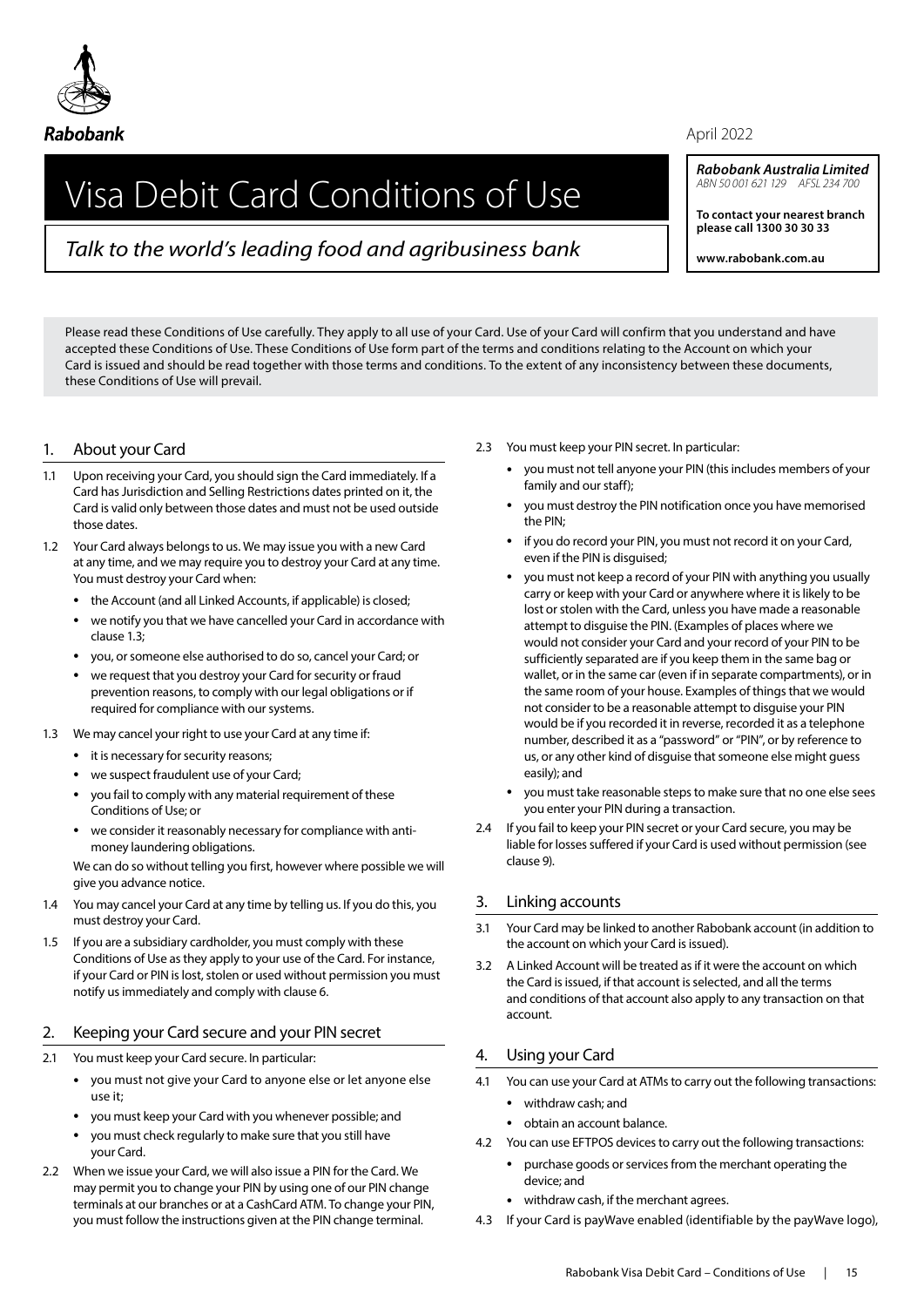you have the option to make contactless transactions by waving your Card against the payWave terminal reader. Transactional limits apply.

- 4.4 When your Card is used to carry out a transaction, we will debit to the relevant account the value of the transaction together with any fees and Government Charges payable. Amounts debited for transactions made overseas will include any applicable conversion charges.
- 4.5 For any transaction, unless you show us evidence to the contrary:
	- Your signature on a transaction receipt is evidence that the transaction is valid and carried out with your permission;
	- If your Card is used in conjunction with your PIN, or is placed near a Visa payWave terminal, the transaction will be deemed to be valid and carried out with your permission unless you have given us notice in accordance with clause 6.
- 4.6 You can use your Card worldwide at financial institutions and merchants displaying the VISA logo.
- 4.7 When your Card is used overseas, foreign currency amounts (including currency conversion charges) are converted, at VISA International's choice, either:
	- directly into Australian currency at the exchange rate VISA International decides or
	- into United States currency and then into Australian currency at the exchange rates VISA International decides.

The Australian currency amount is then debited or credited to the relevant account.

- 4.8 We can refuse to authorise a proposed Card transaction if:
	- the transaction would overdraw the Available Funds on the selected account;
	- the transaction would exceed the relevant transaction limit;
	- vour Card has been reported lost or stolen; or
	- we have any other good reason to do so, such as for security reasons, because we suspect fraudulent use of your Card, or because you fail to comply with any material requirement of these Conditions of Use.
- 4.9 You authorise us to give information to other persons for the purpose of authorising Card transactions.
- 4.10 We are not responsible if a third party such as a financial institution or merchant decides not to allow you to use your Card or imposes limits or conditions on the use of your Card.
- 4.11 You are not entitled to treat any promotional material displayed on any premises as a statement by us that you can use your Card on those premises.
- 4.12 We are not responsible for any goods or services which you obtain using your Card or any refund arising from the use of your Card unless the law says we are. However, if you dispute any transaction on your Card, we can claim a refund from the merchant's bank (known as a "charge back"). If any merchant gives you a refund arising from the use of your Card, we will credit the relevant account only when we receive a properly completed refund instruction from the merchant.
- 4.13 Subject to clause 9, you are and remain liable for all debts incurred arising from the use of your Card even if the relevant account has been closed or the Card cancelled, but only where it is not possible for us to stop a transaction (for instance if technological limitations prevent us from stopping a transaction on your Card, such as where you make a purchase below a merchant's floor limit so that no electronic approval is obtained).

#### 5. Transaction limits

- 5.1 We may set limits (by value and number) for different types of Card transactions, taking into account the type of transaction, how it is being carried out and authorised, and the type of access you have in respect of the Card.
- 5.2 Our current maximum transaction limits for each Card, including Cards linked to more than one account, are:
	- If you have Option 1 access:
		- total cash withdrawals at ATMs and EFTPOS devices each day: \$5,000 or the total Available Funds in the account from which the withdrawal is being made, whichever is lower;
		- total purchases using EFTPOS devices each day: \$25,000 or the total Available Funds in the account from which the purchase is being paid, whichever is lower; and
		- total of total cash withdrawals at ATMs and EFTPOS devices and total purchases using EFTPOS devices each day: \$25,000 or the total Available Funds in the account on which the transaction is being made, whichever is lower.
	- If you have Option 2 access:
		- cash withdrawals: \$0; and
		- total purchases using EFTPOS devices each day: \$5,000 or the total Available Funds in the account from which the purchase is being paid, whichever is lower.
	- If you have Option 3 access:
		- total cash withdrawals at ATMs and EFTPOS devices each day:
		- \$1,000 or the total Available Funds in the account from which the withdrawal is being made, whichever is lower;
		- total purchases using EFTPOS devices each day: \$10,000 or the total Available Funds in the account from which the purchase is being paid, whichever is lower; and
		- total of total cash withdrawals at ATMs and EFTPOS devices and total purchases using EFTPOS devices each day: \$10,000 or the total Available Funds in the account on which the transaction is being made, whichever is lower.

We may, at your request, agree to change the maximum transaction limits which apply to your Card.

- 5.3 Transaction limits apply to the use of a Card to make purchases at a Visa payWave terminal. Rabobank will notify you of any such limit if your Card is capable of making Visa payWave purchases.
- 5.4 The minimum and maximum amounts of cash that you can withdraw from a particular ATM can vary depending on the ATM.

#### 6. If your Card or PIN is lost, stolen or used without permission

- 6.1 You must tell us immediately you become aware or believe that any of the following has happened:
	- someone else knows your PIN;
	- your Card or PIN record is lost or stolen; or
	- your Card has been used without your permission.
	- You must give us all the information you have about the loss, theft or misuse.

We may under some circumstances require you to make a police report accompanied by written confirmation of the loss, theft or misuse and any other information that we may require.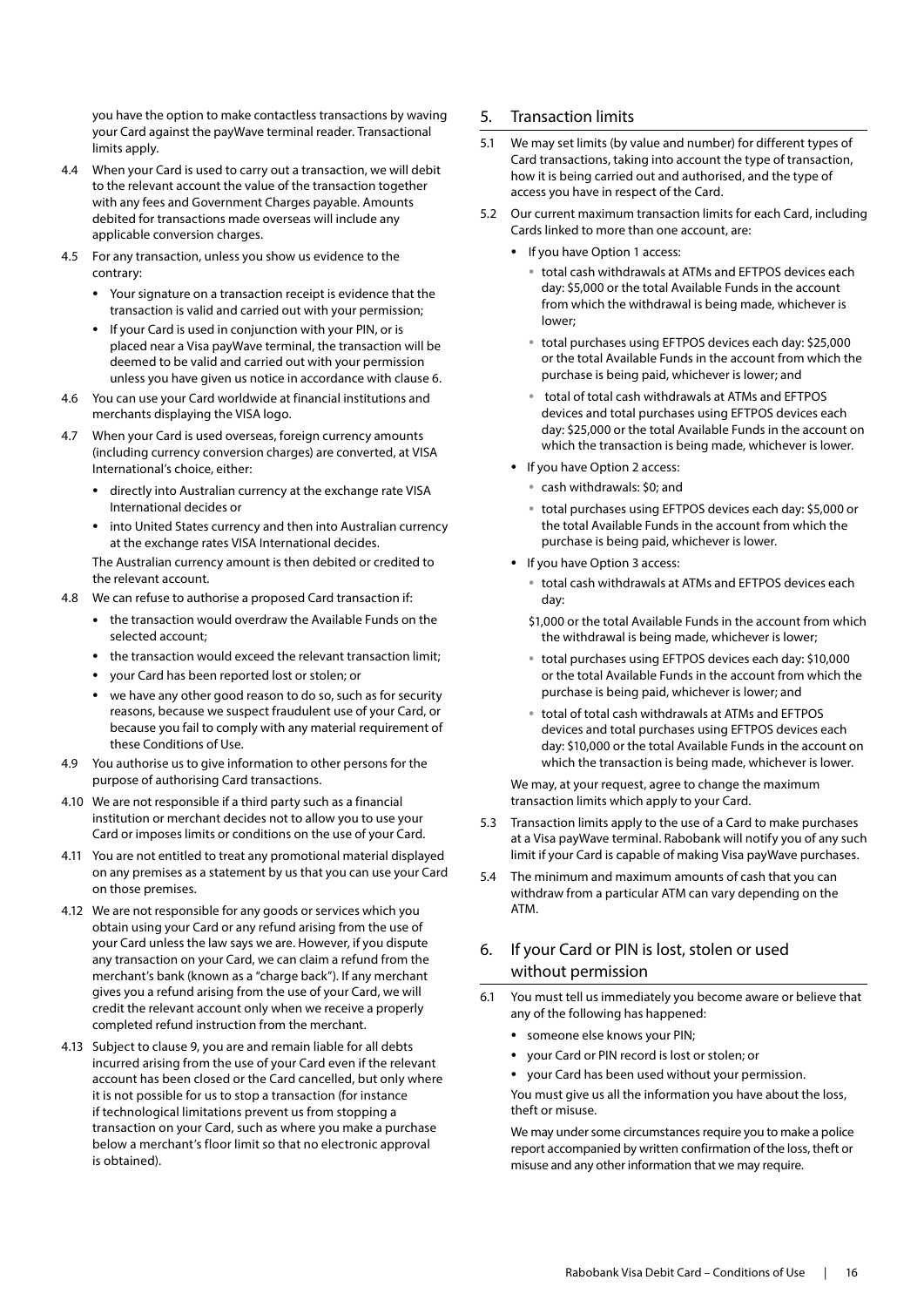- 6.2 You can tell us by any of the following means:
	- telephoning 1800 007 948 in Australia or +612 9959 7686 if calling from overseas;
	- advising any of our branches; or
	- advising any financial institution which displays the VISA symbol.
- 6.3 If you unreasonably delay in telling us that any of these things have happened, you may be liable for losses suffered if your Card is used without your permission.

#### 7. Changes to these Conditions of Use

- 7.1 We can change these Conditions of Use in accordance with the variations to Terms and Conditions clause in the Rabobank Conditions of Use that apply to the Account(s) affected by your use of the Card.
- 7.2 Notwithstanding clause 7.1, we do not have to tell you in advance about any change that we need to make immediately to restore or maintain security.

#### 8. Receipts

You should retain transaction receipts to check against account statements.

#### 9. Liability for transactions

- 9.1 Subject to these Conditions of Use, you are liable for all use of your Card. The allocation of liability set out in this clause does not apply to Card usage carried out by you or by someone else who is acting with your knowledge or permission. In those circumstances, your liability is not limited.
- 9.2 You are liable for losses arising from unauthorised use where you contribute to the losses because you fail to keep your Card secure or your PIN secret in accordance with clause 2. In this case, your maximum liability is the least of:
	- the total loss up to the end of the day that we are told that someone else knows your PIN, that your Card or a PIN record has been lost or stolen, or that your Card has been used without your permission;
	- the total of the amounts that you could have withdrawn on each of the days that your Card is used without your permission up to the end of the day that we are told that someone else knows your PIN, that your Card or a PIN record has been lost or stolen, or that your Card has been used without your permission; and
	- the total Available Funds that you could have withdrawn on each of the days that your Card is used without your permission up to the end of the day that we are told, in the accounts accessible by your Card.
- 9.3 You are liable for losses arising from unauthorised use where you contribute to the losses because you delay unreasonably in telling us what you have to tell us in accordance with clause 6.

In this case, your maximum liability is the least of:

- the losses that could have been prevented between the time you became aware (or should have become aware) that someone else knew your PIN, that your Card or a PIN record had been lost or stolen, or that your Card had been used without your permission, and the time we were told; or
- the total of the amounts that you could have withdrawn on each of the days that your Card is used without your permission up to the end of the day that we are told that someone else knows your PIN, that your Card or a PIN record has been lost or stolen, or that your Card has been used without your permission; and
- the total Available Funds that you could have withdrawn

on each of the days that your Card is used without your permission up to the end of the day that we are told, in the accounts accessible by your Card.

- 9.4 You are not liable for some losses arising from unauthorised use. You are not liable for any losses:
	- which result from transactions that take place after you fully notify in accordance with clause 6 (except where it is reasonably clear that you initiated the transaction prior to notifying us).
	- if it is clear that your conduct did not contribute to the losses;
	- which are caused by the fraud or negligence of our employees, our agents' employees, employees of financial institutions or companies involved in networking arrangements with us, or merchants who are linked to the EFTPOS system and their agents and employees;
	- which are caused by a forged, expired or cancelled Card;
	- which happen before you receive your Card (and PIN, if the transaction requires a PIN);
	- which are caused by the same transaction being incorrectly debited more than once to the same account.

Subject to clause 9.5, you are also not liable if a system, equipment or device malfunction causes you any loss, or creates an error in your account. In this case, we will correct the error and refund any resulting fees or Government Charges, and interest paid by you.

9.5 Other than to correct an error in an account and the refund of any resulting fees or Government Charges, we will not be liable to you for any loss caused by an ATM or EFTPOS device malfunctioning if you were aware, or should have been aware that the terminal was unavailable for use or was malfunctioning.

#### 10. Renewal of your Card

- 10.1 We will forward to you a replacement Card before the expiry date of your current Card.
- 10.2 If you do not require a replacement Card, you must notify us at least one month before the expiry date of your current Card. If, after you receive a replacement Card, you do not wish to use it, you may cancel the replacement Card in accordance with clause 1.4.

#### 11. Disputed Transactions and Chargebacks

- 11.1 You should report a disputed transaction to us as soon as possible (so that we may reasonably ask for a chargeback where such a right exists). The need to claim a chargeback may arise for many reasons however it does not apply to eftpos transactions.
- 11.2 You may lose the ability to dispute a transaction if you do not report it within 75 days of the transaction taking place.
- 11.3 If you wish to dispute a debit card transaction with us, you can tell us by telephoning 1800 025 484 in Australia or +612 9959 7686 if calling from overseas or by advising any of our branches and you will need to complete a disputed transaction statement form. You can always take up the complaint directly with the merchant if your complaint is about goods or services charged to the card.
- 11.4 We will, in relation to the transaction (including an unauthorised payment debited to the account pursuant to a recurring payment arrangement) claim a chargeback right, where one exists for the most appropriate reason. We will not accept a refusal of a chargeback by a merchant's financial institution unless it is consistent with the Visa card scheme rules.
- 11.5 If the Merchant bank accepts the chargeback, the dollar value, in whole or in part, of a particular transaction, Rabobank will process the disputed transaction correction. Otherwise, depending on the outcome, the disputed transaction may need to be escalated. The process can continue until resolution is complete.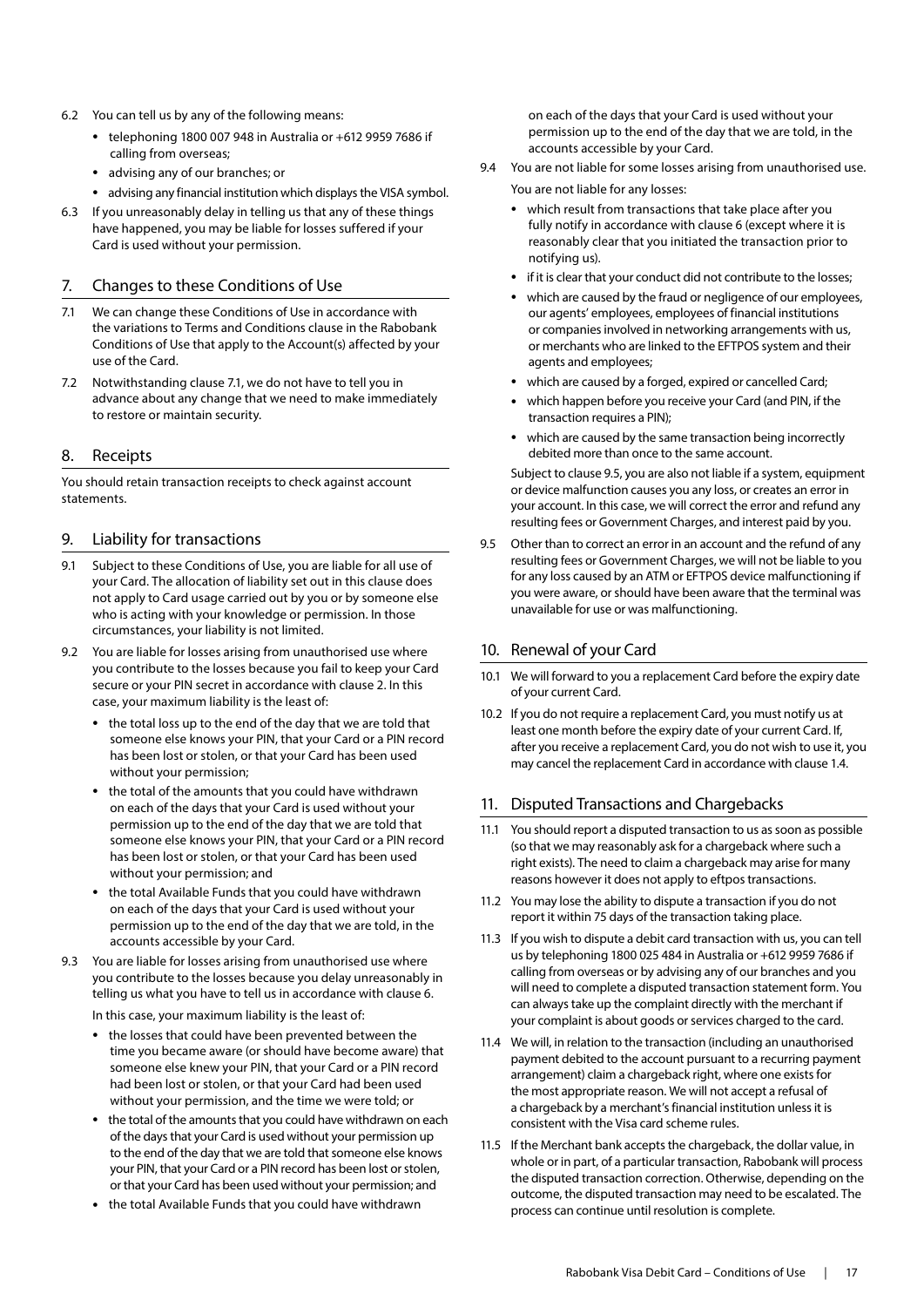#### 12. Privacy

We will handle the personal data we obtain and hold as set out in our Privacy Policy (available on our website or in hard copy upon request) and the Privacy Notice and Acknowledgment which formed part of the application process for your product. You understand and acknowledge that that we will collect, use, hold and disclose personal data in the manner we have set out, both at the time of application and ongoing during our relationship with you.

#### 13. Meaning of Words

In these Conditions of Use, unless the contrary intention appears:

**ATM** means an automatic teller machine.

**Available Funds** means funds that are available to you in your account or Linked Account.

**Chargeback** means the process by which a customer bank (such as Rabobank) reverses all, or part, of the amount of the disputed transaction processed via VisaNet (such as when your Card is used to make a purchase online, over the phone, using a contactless terminal or when pressing the Credit button) back to a merchant bank in accordance with the Visa Card Scheme Rules.

**EFTPOS** means an electronic funds transfer point of sale device, used for electronic transactions at retail and other locations.

**Linked Account** means an account, other than the Account, to which we link your Card.

**PIN** means the secret personal identification number that we issue with a Card, as varied in accordance with these Conditions of Use.

**Visa payWave** means a contactless method of payment using a Visa payWave enabled Card.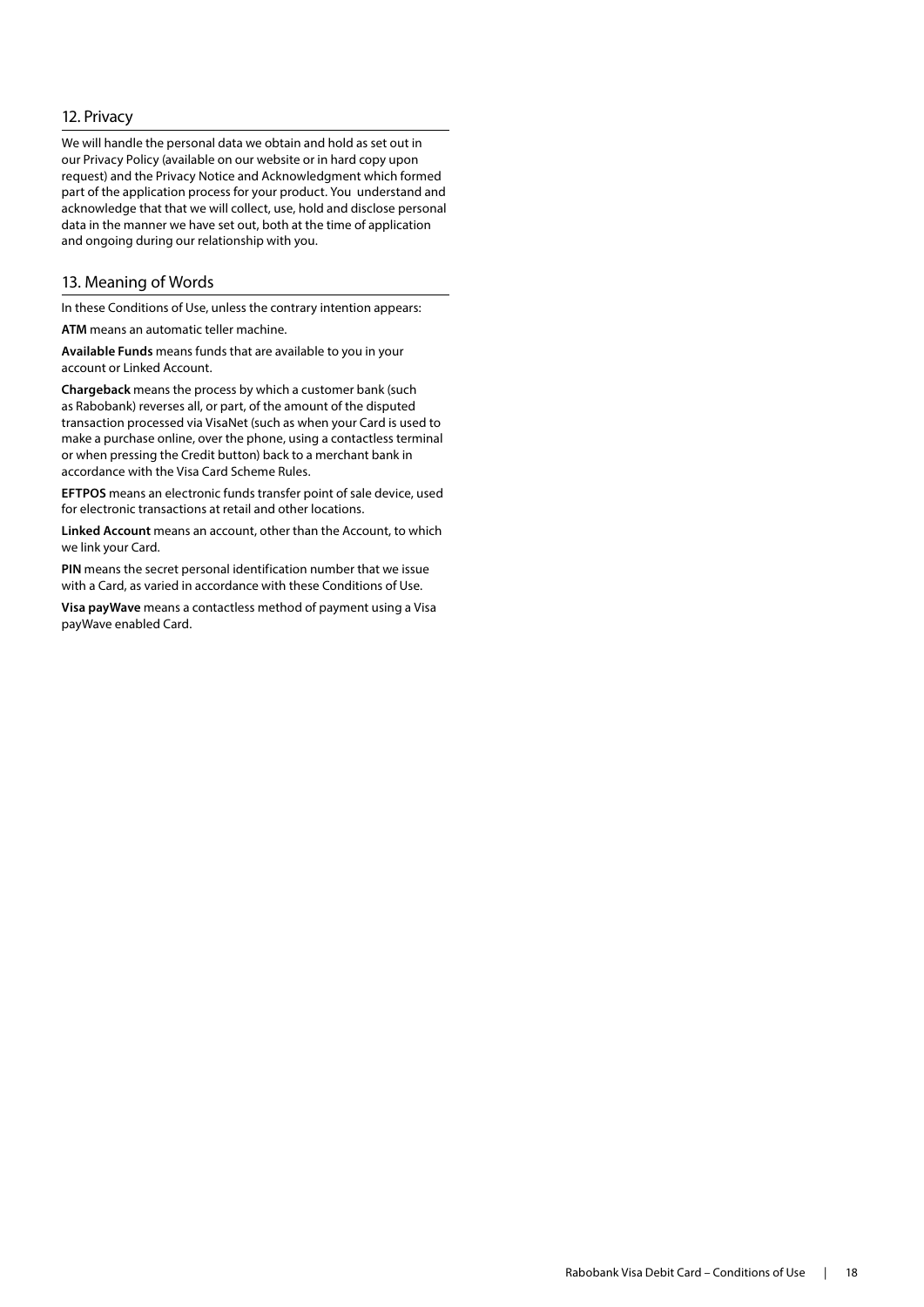

# Direct Debit Request Service Agreement

*Talk to the world's leading food and agribusiness bank*

# December 2021

*To and in favour of Rabobank Australia Limited ABN 50 001 621 129 AFSL 234 700* **To contact your nearest branch please call 1300 30 30 33**

**www.rabobank.com.au**

This is Your Agreement with **Rabobank Australia Limited ABN 50 001 621 129 ("Rabobank")**. It explains what Your obligations are when undertaking a direct debit arrangement with us. It also details what our obligations are to You in relation to your direct debit arrangement with us. Please keep a copy of this agreement for future reference. It forms part of the terms and conditions of the Direct Debit Request form (DDR form).

#### Definitions

**Agreement** means this Direct Debit Request Service Agreement between You and us.

**Banking Day** means a day other than a Saturday or a Sunday or a public holiday listed throughout Australia.

**Direct Debit Request form** or **DDR form** means Rabobank's Direct Debit Request form provided to You.

**Debit Day** means the day that payment by You to us is due.

**Debit Payment** means a particular transaction where a debit is made.

**Direct Debit Request** means the Direct Debit Request between us and You.

**Facility Agreement** means Your facility agreement (as relevant) with Rabobank.

**Nominated Account** means the account held at Your financial institution which you have nominated to us us on the DDR Form to arrange for funds to be debited.

**Rabobank, Us** or **We** means Rabobank Australia Limited

ABN 50 001 621 129 (the Debit User) You have authorised by requesting a Direct Debit Request.

**You** means the account owner who has authorised the Direct Debit Request.

**Your Financial Institution** means the bank or financial institution of the account nominated by You on the Direct Debit Request form to be debited.

#### 1. Debiting your nominated account

- 1.1 By signing a DDR form, You have authorised us to arrange for funds to be debited from Your nominated account. You should refer to the DDR form and this Direct Debit Service Agreement for the terms of the arrangement between us and You. Your Facility Agreement with Rabobank also governs your drawing arrangements.
- 1.2 We will only arrange for funds to be debited from Your nominated account as authorised in the DDR form.
- 1.3 If the debit day falls on a day that is not a banking day, we may direct Your financial institution to debit Your nominated account on the following banking day. If You are unsure about which day. Your nominated account has or will be debited You should ask Your financial institution.
- 1.4 Rabobank reserves the right to cancel drawing arrangements if a drawing is dishonoured by Your financial institution, and to arrange with you an alternate payment method.

#### 2. Amendments by us

2.1 We may vary any details of this agreement or a Direct Debit Request form at any time by giving You at least fourteen (14) days written notice.

#### 3. Amendments by you

3.1 You may change\*, stop or defer a debit payment, or terminate this agreement by providing us with at least 7 days notification (before the next relevant draw date) by writing to Rabobank Client Services, GPO Box 4577, Sydney NSW 2001; or arranging it through Your own financial institution, which is required to act promptly on Your instructions.

 **\*Note:** in relation to the above reference to 'change', Your financial institution may 'change' Your debit payment only to the extent of advising of Your new account details.

#### 4. Your obligations

- 4.1 It is Your responsibility to ensure that there are sufficient clear funds available in Your nominated account to allow a debit payment to be made in accordance with the DDR form.
- 4.2 If there are insufficient clear funds in Your nominated account to meet a debit payment:
	- (a) You may be charged a fee and/or interest by Your financial institution;
	- (b) Rabobank may charge interest and fees in accordance with the Facility Agreement; and
	- (c) You must arrange for the debit payment to be made by another method or arrange for sufficient clear funds to be in Your nominated account by an agreed time so that we can process the debit payment.
- 4.3 You should check Your nominated account statement to verify that the amounts debited from Your nominated account are correct.

#### 5. Dispute

- 5.1 If You believe that there has been an error in debiting Your nominated account, You should notify Rabobank Client Services on 1800 025 484 and confirm that notice in writing to us as soon as possible so that we can resolve Your query more quickly. Alternatively You can take it up directly with Your financial institution.
- 5.2 If we conclude as a result of our investigations that Your nominated account has been incorrectly debited we will respond to Your query by arranging for Your financial institution to adjust Your nominated account (including interest and charges) accordingly.

We will also notify You in writing of the amount by which Your nominated account has been adjusted.

5.3 If we conclude as a result of our investigations that Your nominated account has not been incorrectly debited we will respond to Your query by providing You with reasons and any evidence for this finding in writing.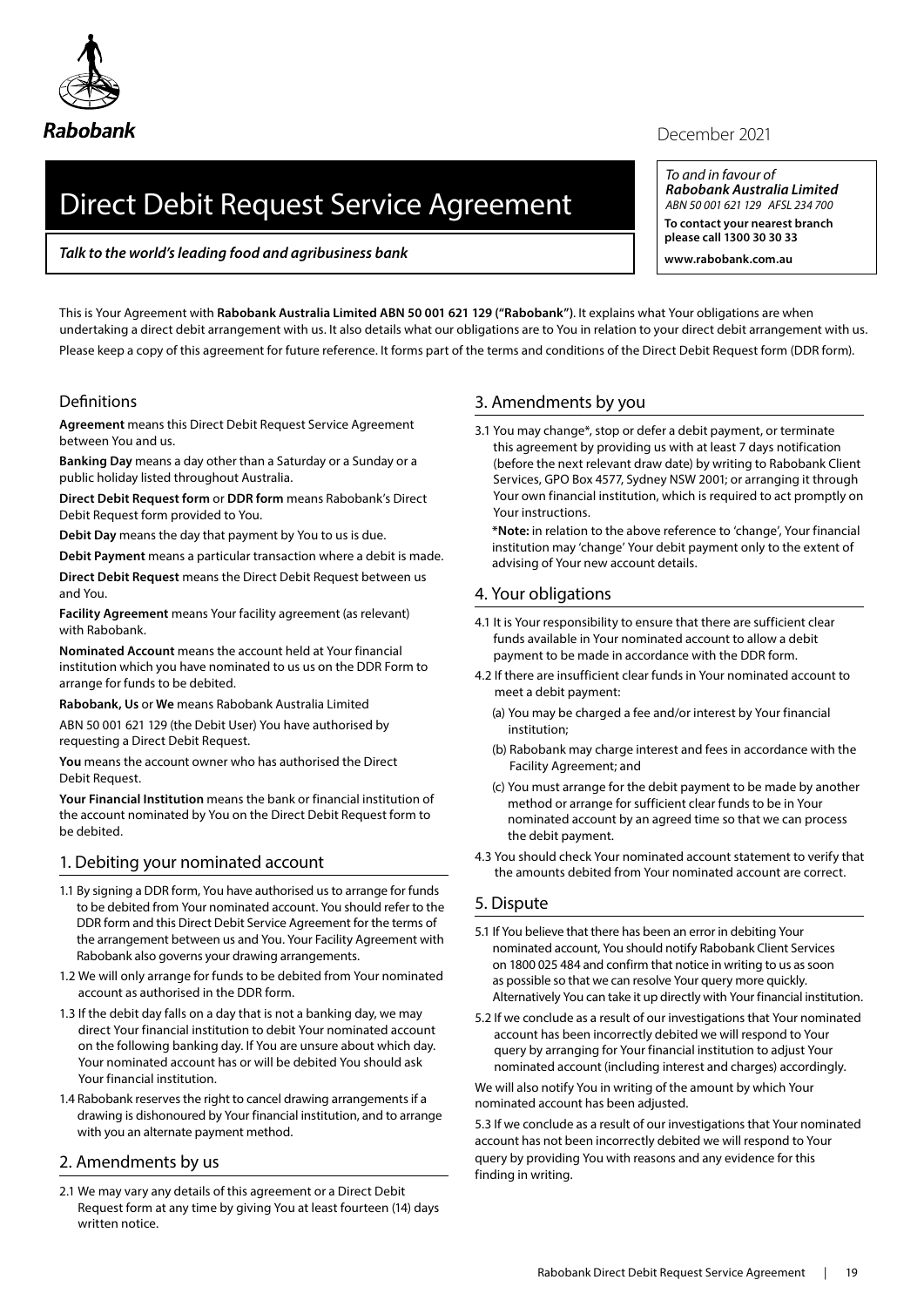#### 6. Accounts

You should check:

- (a) with Your financial institution whether direct debiting is available from Your nominated account as direct debiting is not available on all accounts.
- (b) Your account details which You have provided to us are correct by checking them against a recent account statement; and
- (c) with Your financial institution before completing DDR form if You have any queries about how to complete the DDR form.

#### 7. Confidentiality

- 7.1 We will keep any information (including Your nominated account details) in Your DDR form confidential. We will make reasonable efforts to keep any such information that we have about You secure and to ensure that any of our employees or agents who have access to information about You do not make any unauthorised use, modification, reproduction or disclosure of that information.
- 7.2 We will only disclose information that we have about You:
	- (a) to the extent specifically required by law; or
	- (b) for the purposes of this agreement (including disclosing information in connection with any query or claim).

#### 8. Notice

8.1 If You wish to notify us in writing about anything relating to this agreement, please contact us by calling us on 1800 025 484, or by contacting or visiting one of our branches, or write to us: Rabobank Client Services GPO Box 4577

Sydney NSW 2001

- 8.2 A response will be provided within 3 working days upon receipt of notification. If this response does not resolve the issue, You will be given details of our further dispute resolution process.
- 8.3 We will notify You by sending a notice in the ordinary post to the address You have given us in the DDR form.
- 8.4 Any notice will be deemed to have been received on the third banking day after posting.